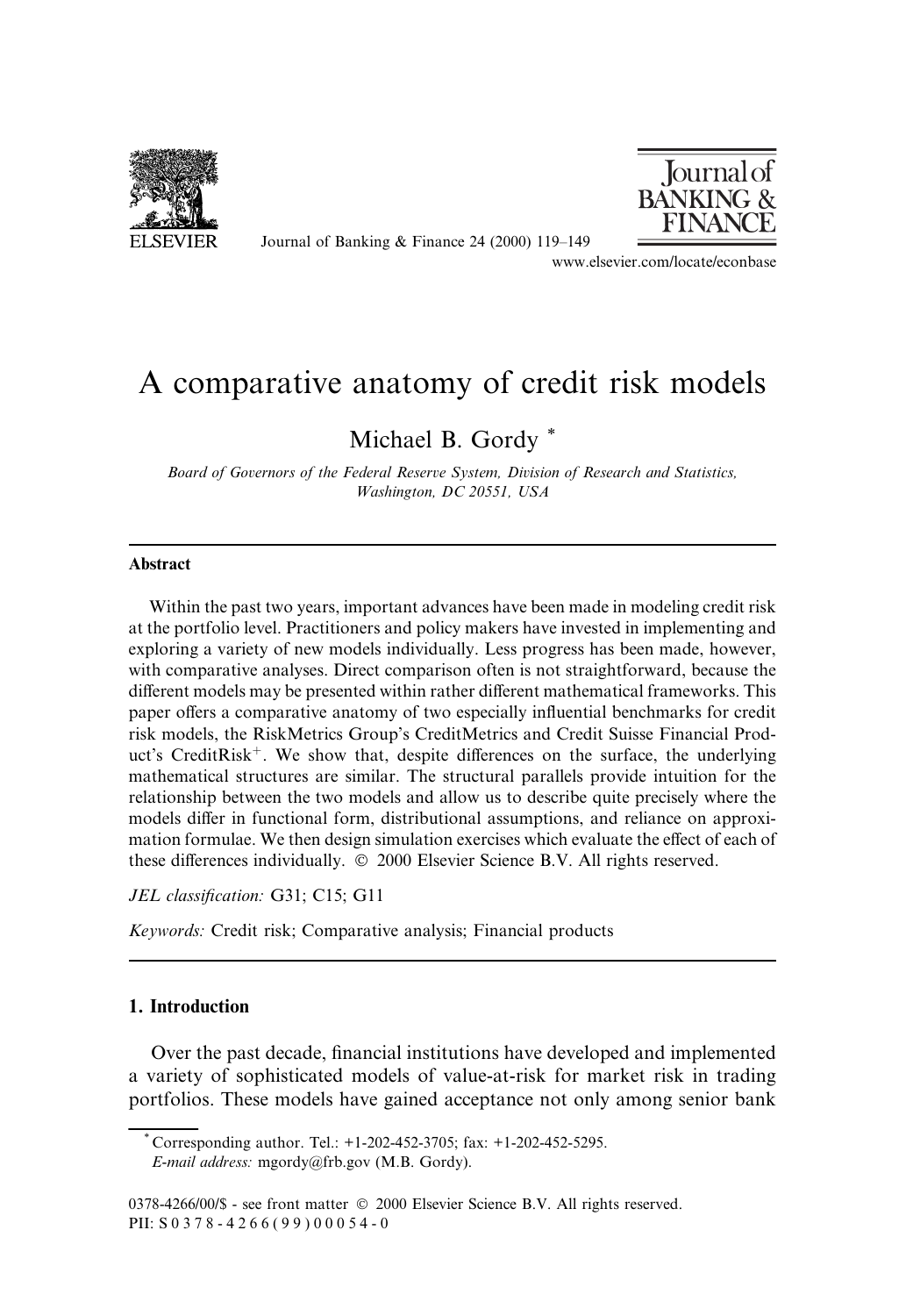managers, but also in amendments to the international bank regulatory framework. Much more recently, important advances have been made in modeling credit risk in lending portfolios. The new models are designed to quantify credit risk on a portfolio basis, and thus have application in control of risk concentration, evaluation of return on capital at the customer level, and more active management of credit portfolios. Future generations of today's models may one day become the foundation for measurement of regulatory capital adequacy.

Two of the models, the RiskMetrics Group's CreditMetrics and Credit Suisse Financial Product's CreditRisk<sup>+</sup>, have been released freely to the public since 1997 and have quickly become influential benchmarks. Practitioners and policy makers have invested in implementing and exploring each of the models individually, but have made less progress with comparative analyses. The two models are intended to measure the same risks, but impose different restrictions and distributional assumptions, and suggest different techniques for calibration and solution. Thus, given the same portfolio of credit exposures, the two models will, in general, yield differing evaluations of credit risk. Determining which features of the models account for differences in output would allow us a better understanding of the sensitivity of the models to the particular assumptions they employ.

Direct comparison of the models has so far been limited, in large part, because the two models are presented within rather different mathematical frameworks. The CreditMetrics model is familiar to econometricians as an ordered probit model. Credit events are driven by movements in underlying unobserved latent variables. The latent variables are assumed to depend on external "risk factors". Common dependence on the same risk factors gives rise to correlations in credit events across obligors. The CreditRisk<sup>+</sup> model is based instead on insurance industry models of event risk. Instead of a latent variable, each obligor has a default probability. The default probabilities are not constant over time, but rather increase or decrease in response to background systemic factors. To the extent that two obligors are sensitive to the same set of background factors, their default probabilities will move together. These comovements in probability give rise to correlations in defaults. CreditMetrics and CreditRisk<sup>+</sup> may serve essentially the same function, but they appear to be constructed quite differently.

This paper offers a comparative anatomy of CreditMetrics and CreditRisk<sup>+</sup>. We show that, despite differences on the surface, the underlying probabilistic structures are similar. Understanding the structural parallels helps to develop intuition for the relationship between the two models. More importantly, it allows us to describe quite precisely where the models differ in functional form, distributional assumptions, and reliance on approximation formulae. We then design simulation exercises which evaluate the effect of each of these differences individually.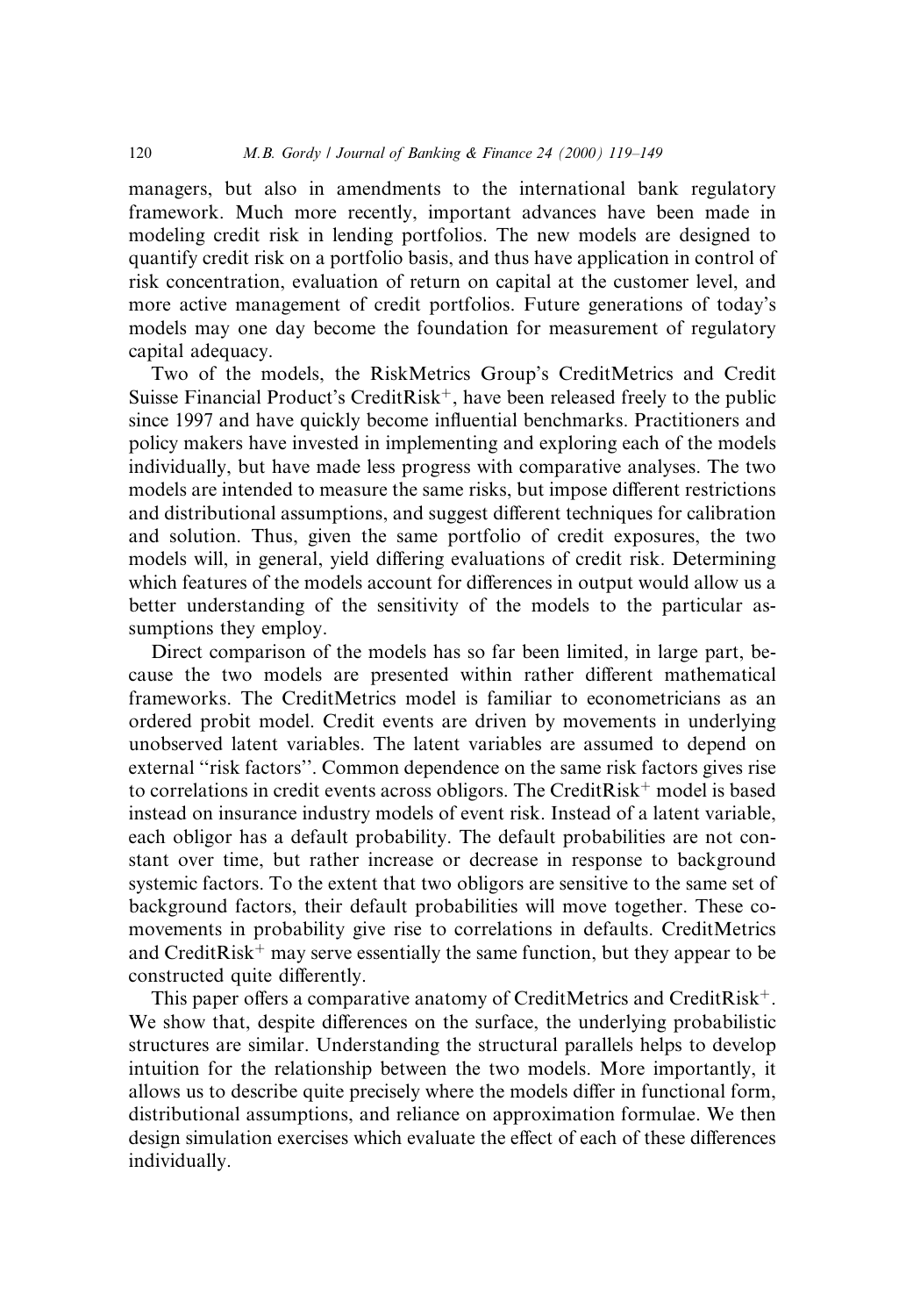We proceed as follows. Section 2 presents a summary of the CreditRisk<sup>+</sup> model and introduces a restricted version of CreditMetrics. The restrictions are imposed to facilitate direct comparison of CreditMetrics and CreditRisk. While some of the richness of the full CreditMetrics implementation is sacri ficed, the essential mathematical characteristics of the model are preserved. Our method of comparative anatomy is developed in Section 3. We show how the restricted version of CreditMetrics can be run through the mathematical machinery of CreditRisk<sup>+</sup>, and vice versa.

Comparative simulations are developed in Section 4. Care is taken to construct portfolios with quality and loan size distributions similar to real bank portfolios, and to calibrate correlation parameters in the two models in an empirically plausible and mutually consistent manner. The robustness of the conclusions of Section 4 to our methods of portfolio construction and parameter calibration are explored in Section 5. An especially striking result from the simulations is the sensitivity of CreditRisk<sup>+</sup> results to the shape of the distribution of a systemic risk factor. The reasons for and consequences of this sensitivity are explored in Section 6. We conclude with a summary of the main results of the simulations.

#### 2. Summary of the models

This section offers an introduction to  $CreditRisk^+$  and  $CreditMetrics$ . The discussion of CreditRisk<sup>+</sup> merely summarizes the derivation presented in CSFP (1997, Appendix A). Our presentation of CreditMetrics sets forth a restricted version of the full model described in the CreditMetrics Technical Document (Gupton et al., 1997). Our choice of notation is intended to facilitate comparison of the models, and may differ considerably from what is used in the original manuals.

#### 2.1. Summary of CreditRisk<sup>+</sup>

CreditRisk<sup>+</sup> is a model of *default risk*. Each obligor has only two possible end-of-period states, default and non-default. In the event of default, the lender suffers a loss of fixed size, this is the lender's *exposure* to the obligor. The distributional assumptions and functional forms imposed by  $CreditRisk^+$  allow the distribution of total portfolio losses to be calculated in a convenient analytic form.

Default correlations in CreditRisk<sup>+</sup> are assumed to be driven entirely by a vector of K "risk factors"  $x = (x_1, \ldots, x_k)$ . Conditional on x, defaults of individual obligors are assumed to be independently distributed Bernoulli draws. The conditional probability  $p_i(x)$  of drawing a default for obligor *i* is a function of the rating grade  $\zeta(i)$  of obligor *i*, the realization of risk factors x,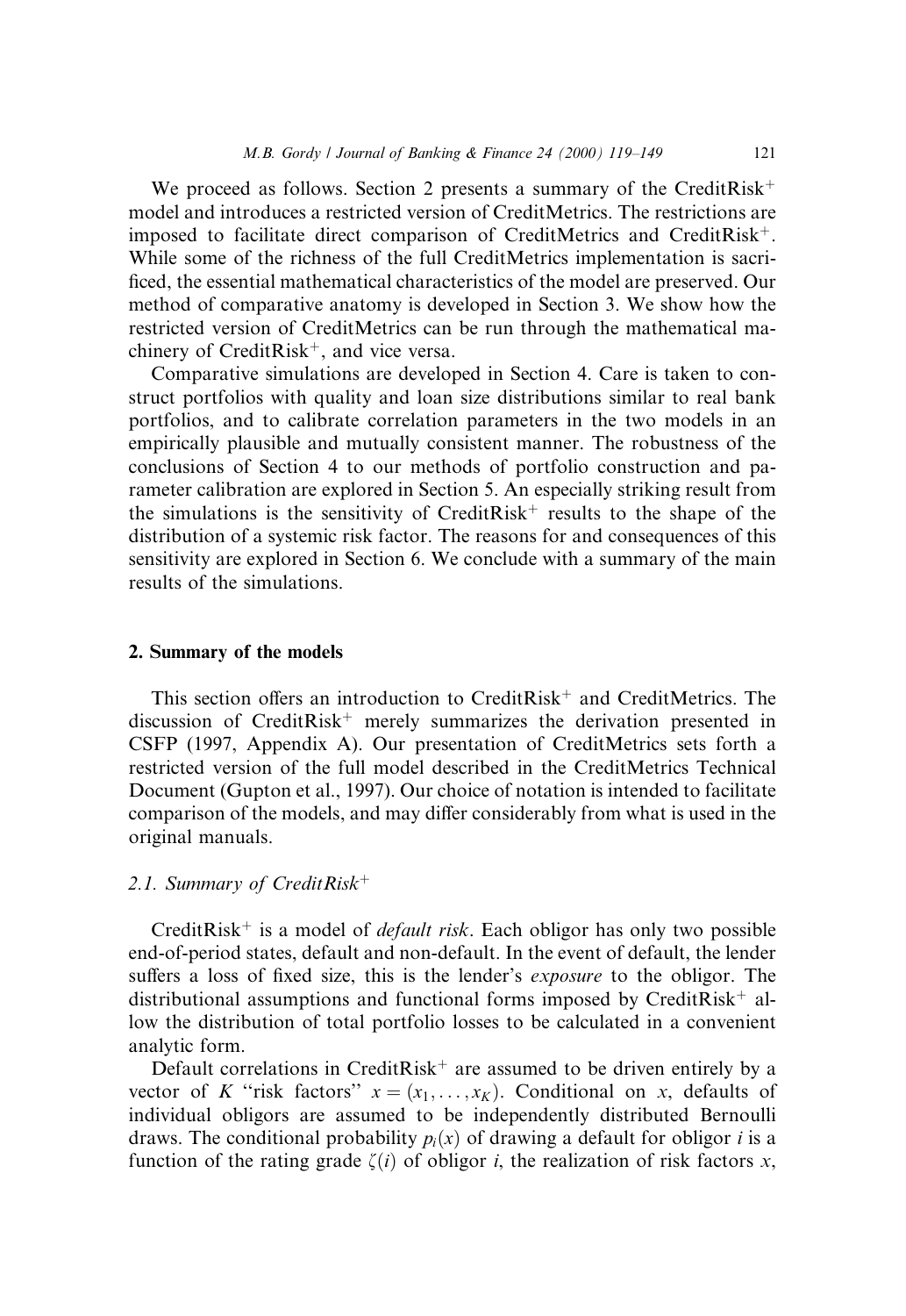and the vector of "factor loadings"  $(w_{i1}, \ldots, w_{iK})$  which measure the sensitivity of obligor i to each of the risk factors. CreditRisk<sup>+</sup> specifies this function as

$$
p_i(x) = \bar{p}_{\zeta(i)}\left(\sum_{k=1}^K x_k w_{ik}\right),\tag{1}
$$

where  $\bar{p}_\zeta$  is the unconditional default probability for a grade  $\zeta$  obligor, and the  $x$  are positive-valued with mean one. The intuition behind this specification is that the risk factors x serve to "scale up" or "scale down" the unconditional  $\bar{p}_r$ . A high draw of  $x_k$  (over one) increases the probability of default for each obligor in proportion to the obligor's weight  $w_{ik}$  on that risk factor, a low draw of  $x_k$  (under one) scales down all default probabilities. The weights  $w_{ik}$  are required to sum to one for each obligor, which guarantees that  $E[p_i(x)] = \bar{p}_{\bar{c}(i)}$ .

Rather than calculating the distribution of defaults directly, CreditRisk<sup>+</sup> calculates the *probability generating function* ("pgf") for defaults. The pgf  $\mathcal{F}_k(z)$  of a discrete random variable  $\kappa$  is a function of an auxilliary variable z such that the probability that  $\kappa = n$  is given by the coefficient on  $z^n$  in the polynomial expansion of  $\mathcal{F}_{k}(z)$ . The pgf has two especially useful properties: <sup>1</sup>

- If  $\kappa_1$  and  $\kappa_2$  are independent random variables, then the pgf of the sum  $\kappa_1 + \kappa_2$  is equal to the product of the two pgfs.
- If  $\mathcal{F}_k(z|x)$  is the pgf of  $\kappa$  conditional on x, and x has distribution function  $H(x)$ , then the unconditional pgf is simply  $\mathscr{F}_k(z) = \int_x \mathscr{F}_k(z|x) dH(x)$ .

We first derive the conditional pgf  $\mathcal{F}(z|x)$  for the total number of defaults in the portfolio given realization x of the risk factors. For a single obligor  $i$ , this is the Bernoulli $(p_i(x))$  pgf:

$$
\mathscr{F}_i(z|x) = (1 - p_i(x) + p_i(x)z) = (1 + p_i(x)(z - 1)).
$$
\n(2)

Using the approximation formula  $\log(1 + y) \approx y$  for  $y \approx 0$ , we can write

$$
\mathscr{F}_i(z|x) = \exp(\log(1 + p_i(x)(z-1))) \approx \exp(p_i(x)(z-1)). \tag{3}
$$

We refer to this step as the "Poisson approximation" because the expression on the right-hand side is the pgf for a random variable distributed  $Poisson(p_i(x))$ . The intuition is that, as long as  $p_i(x)$  is small, we can ignore the constraint that a single obligor can default only once, and represent its default event as a Poisson random variable rather than as a Bernoulli. The exponential form of the Poisson pgf is essential to the computational facility of the model.

Conditional on  $x$ , default events are independent across obligors, so the pgf of the sum of obligor defaults is the product of the individual pgfs:

<sup>&</sup>lt;sup>1</sup> See Johnson and Kotz (1969, Section 2.2) for further discussion of probability generating functions.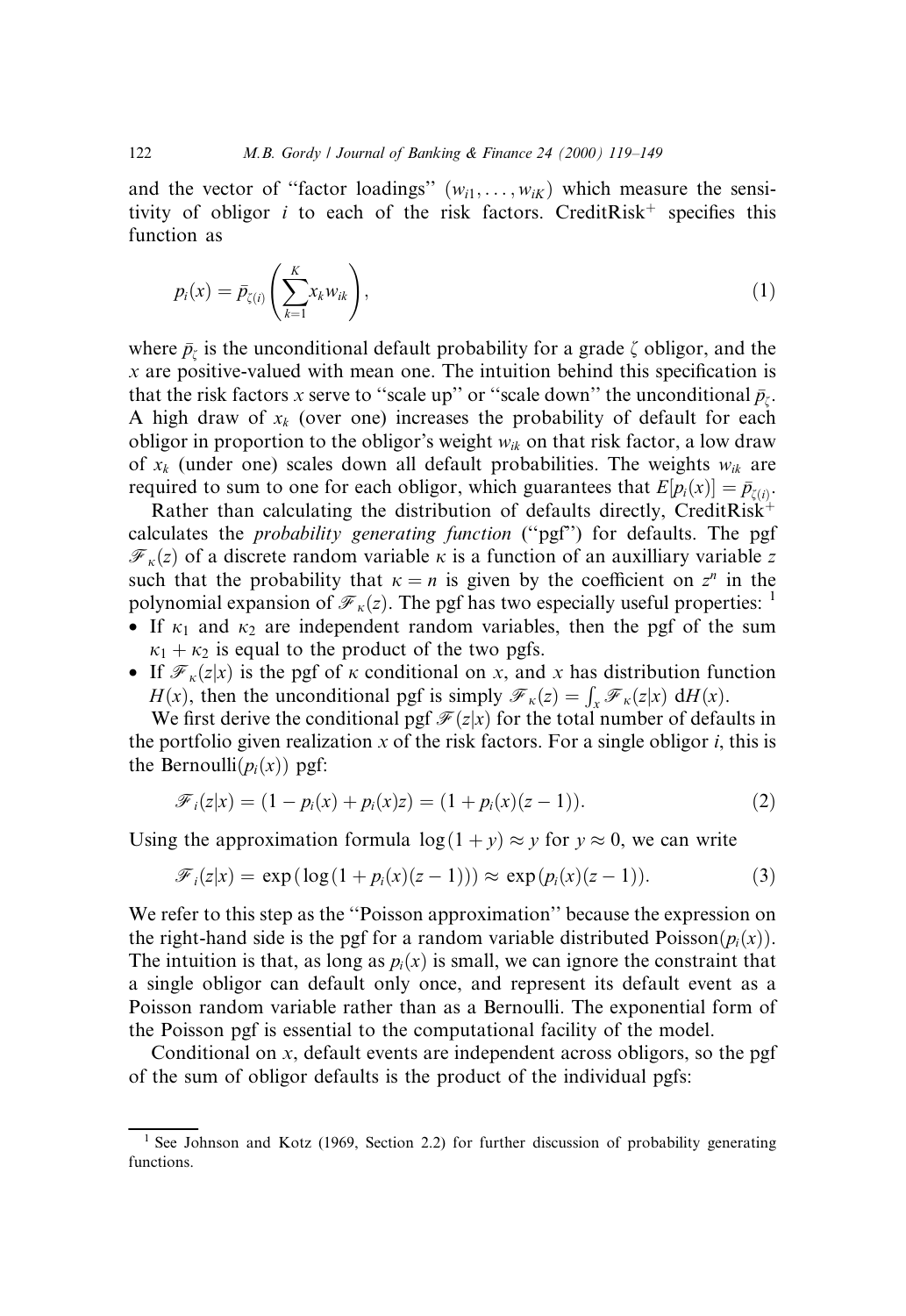*M.B. Gordy | Journal of Banking & Finance 24 (2000) 119–149* 123

$$
\mathcal{F}(z|x) = \prod_i \mathcal{F}_i(z|x) \approx \prod_i \exp(p_i(x)(z-1)) = \exp(\mu(x)(z-1)), \tag{4}
$$

where  $\mu(x) \equiv \sum_i p_i(x)$ .

To get the unconditional probability generating function  $\mathcal{F}(z)$ , we integrate out the x. The risk factors in CreditRisk<sup>+</sup> are assumed to be independent gamma-distributed random variables with mean one and variance  $\sigma_k^2$ ,  $k = 1, \ldots, K$ . <sup>2</sup> See Appendix A on the properties and parameterization of the gamma distribution. It is straightforward to show that

$$
\mathcal{F}(z) = \prod_{k=1}^{K} \left( \frac{1 - \delta_k}{1 - \delta_k z} \right)^{1/\sigma_k^2}
$$
  
where  $\delta_k \equiv \frac{\sigma_k^2 \mu_k}{1 + \sigma_k^2 \mu_k}$  and  $\mu_k \equiv \sum_i w_{ik} \bar{p}_{\zeta(i)}$ . (5)

The form of this pgf shows that the total number of defaults in the portfolio is a sum of K independent negative binomial variables.

The final step in CreditRisk<sup>+</sup> is to obtain the probability generating function  $\mathscr{G}(z)$  for losses. Assume loss given default is a constant fraction  $\lambda$  of loan size. Let  $L_i$  denote the loan size for obligor i. In order to retain the computational advantages of the discrete model, we need to express the loss exposure amounts  $\lambda L_i$  as integer multiples of a fixed unit of loss (e.g., one million dollars). The base unit of loss is denoted  $v_0$  and its integer multiples are called "standardized exposure'' levels. The standardized exposure for obligor *i*, denoted  $v(i)$ , is equal to  $\lambda L_i/v_0$  rounded to the nearest integer.

Let  $\mathcal{G}_i$  denote the probability generating function for losses on obligor *i*. The probability of a loss of  $v(i)$  units on a portfolio consisting only of obligor *i* must equal the probability that *i* defaults, so  $\mathscr{G}_i(z|x) = \mathscr{F}_i(z^{\nu(i)}|x)$ . We use the conditional independence of the defaults to obtain the conditional pgf for losses in the entire portfolio as

$$
\mathscr{G}(z|x) = \prod_i \mathscr{G}_i(z|x) = \exp\left(\sum_{k=1}^K x_k \sum_i \bar{p}_{\zeta(i)} w_{ik}(z^{v(i)} - 1)\right).
$$
 (6)

As before, we integrate out the  $x$  and rearrange to arrive at

$$
\mathscr{G}(z) = \prod_{k=1}^K \left( \frac{1 - \delta_k}{1 - \delta_k \mathscr{P}_k(z)} \right)^{1/\sigma_k^2} \quad \text{where} \quad \mathscr{P}_k(z) \equiv \frac{1}{\mu_k} \sum_i w_{ik} \bar{p}_{\zeta(i)} z^{\nu(i)} \tag{7}
$$

and  $\delta_k$  and  $\mu_k$  are as defined in Eq. (5).

<sup>&</sup>lt;sup>2</sup> This is a variant on the presentation in the CreditRisk<sup>+</sup> manual, in which  $x_k$  has mean  $\mu_k$  and variance  $\sigma_k^2$ , and the conditional probabilities are given by  $p_i(x) = \bar{p}_{\zeta(i)}(\sum w_{ik}(x_k/\mu_k))$ . In our presentation, the constants  $1/\mu_k$  are absorbed into the normalized  $x_k$  without any loss of generality.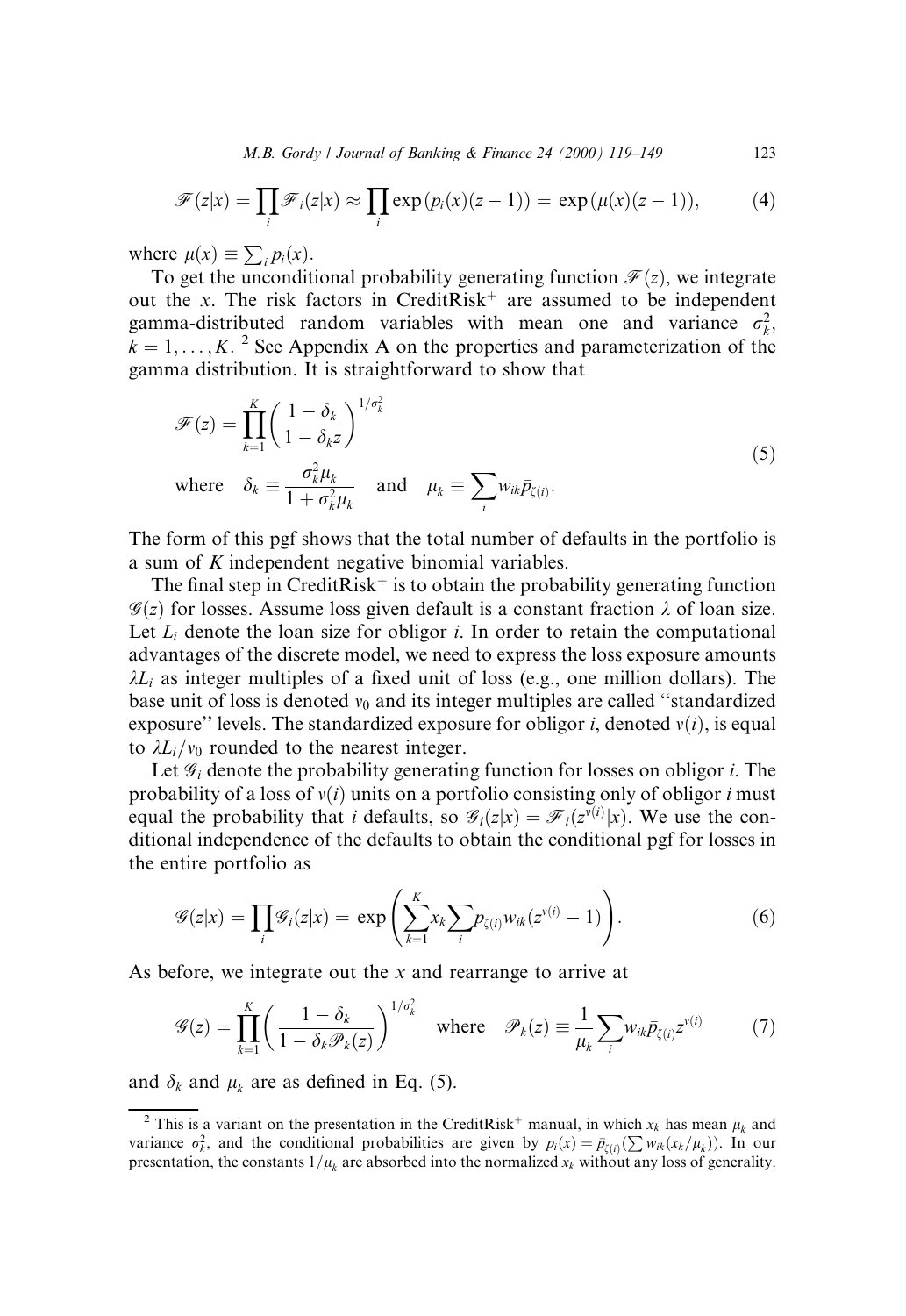The unconditional probability that there will be *n* units of  $v_0$  loss in the total portfolio is given by the coefficient on  $z^n$  in the Taylor series expansion of  $\mathcal{G}(z)$ . The CreditRisk<sup>+</sup> manual (Section A.10) provides the recurrence relation used to calculate these coefficients.

#### 2.2. A restricted version of CreditMetrics

The CreditMetrics model for credit events is familiar to economists as an ordered probit. Associated with obligor  $i$  is an unobserved latent random variable  $y_i$ . The state of obligor *i* at the risk-horizon depends on the location of  $y_i$  relative to a set of "cut-off" values. In the full version of the model, the cutoffs divide the real number line into "bins" for each end-of-period rating grade. CreditMetrics thereby captures not only defaults, but migrations across nondefault grades as well. Given a set of forward credit spreads for each grade, CreditMetrics can then estimate a distribution over the change in mark-tomarket value attributable to portfolio credit risk.

In this section, we present a restricted version of CreditMetrics. To allow more direct comparison with CreditRisk<sup>+</sup>, we restrict the set of outcomes to two states, default and non-default. In the event of default, we assume loss is a fixed fraction  $\lambda$  of the face value. This represents a second significant simplification of the full CreditMetrics implementation, which allows idiosyncratic risk in recoveries.<sup>3</sup> In the non-default state, the loan retains its book value. Thus, our restricted version of CreditMetrics is a model of book value losses, rather than of changes in market value. In the discussion below, the restricted CreditMetrics will be designated as "CM2S" ("CreditMetrics two-state") whenever distinction from the full CreditMetrics model needs emphasis.

The latent variables  $y_i$  are taken to be linear functions of risk factors x and idiosyncratic effects  $\epsilon_i$ :

$$
y_i = xw_i + \eta_i \epsilon_i. \tag{8}
$$

The vector of factor loadings  $w_i$  determines the relative sensitivity of obligor *i* to the risk factors, and the weight  $\eta_i$  determines the relative importance of idiosyncratic risk for the obligor. The  $x$  are assumed to be normally distributed with mean zero and variance-covariance matrix  $\Omega$ . <sup>4</sup> Without loss of generality, assume there are ones on the diagonal of  $\Omega$ , so the marginal distributions are all

<sup>&</sup>lt;sup>3</sup> The full CreditMetrics also accommodates more complex asset types, including loan commitments and derivatives contracts. See the CreditMetrics Technical Document, Chapter 4, and Finger (1998). These features are not addressed in this paper.<br> $4$  In the CreditMetrics Technical Document, it is recommended that the x be taken to be stock

market indexes, because the ready availability of historical data on stock indexes simplifies calibration of the covariance matrix  $\Omega$  and the weights w<sub>i</sub>. The mathematical framework of the model, however, imposes no specific identity on the  $x$ .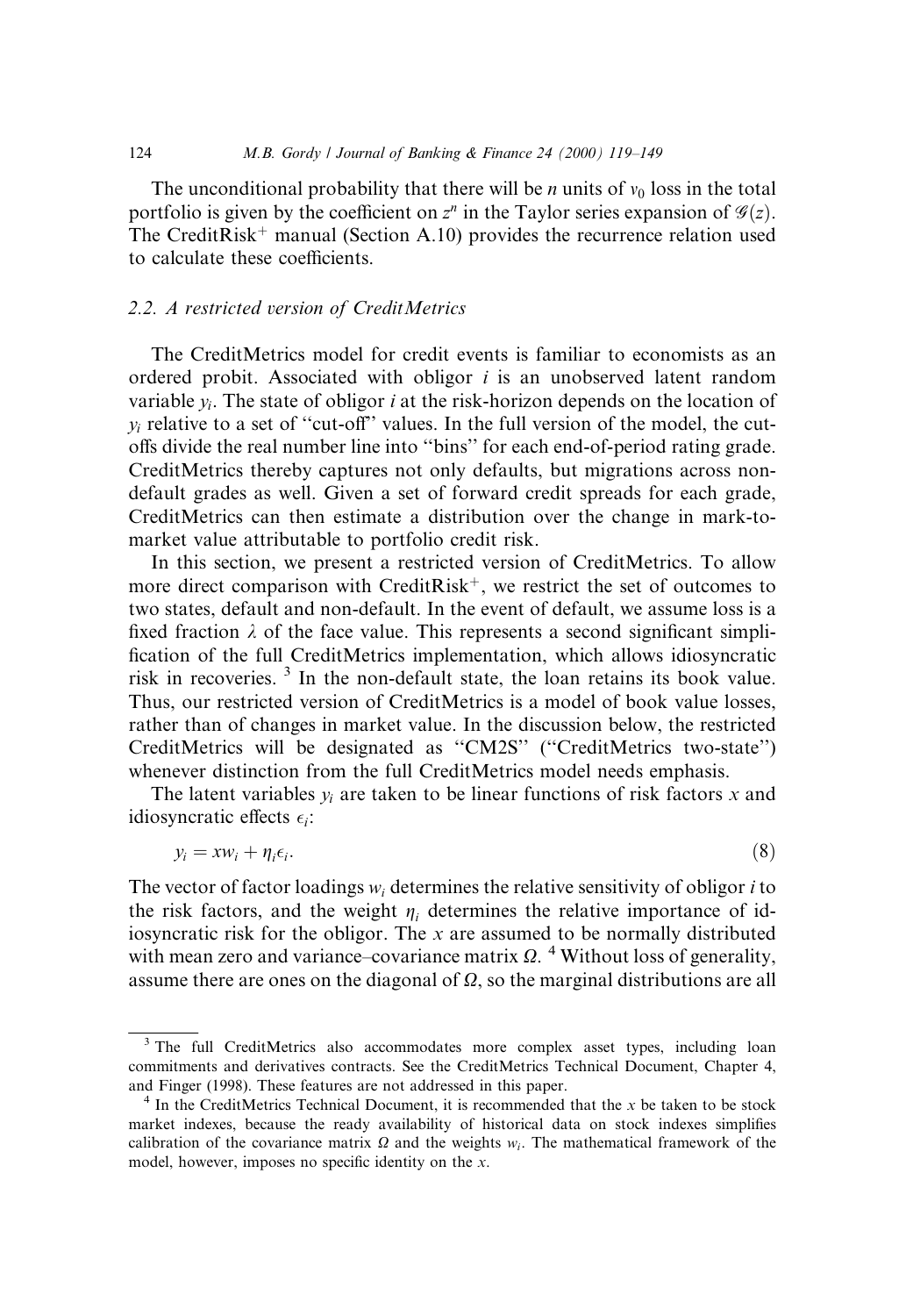$N(0, 1)$ . The  $\epsilon_i$  are assumed to be iid  $N(0, 1)$ . Again without loss of generality, it is imposed that  $y_i$  has variance 1 (i.e., that  $w_i^2 \Omega w_i + \eta_i^2 = 1$ ). Associated with each start-of-period rating grade  $\zeta$  is a cut-off value  $C_{\zeta}$ . When the latent variable  $y_i$  falls under the cut-off  $C_{\zeta(i)}$ , the obligor defaults. That is, default occurs if

$$
xw_i + \eta_i \epsilon_i < C_{\zeta(i)}.\tag{9}
$$

The  $C_{\zeta}$  values are set so that the unconditional default probability for a grade  $\zeta$ obligor is  $\bar{p}_\zeta$ , i.e., so that  $\bar{p}_\zeta = \Phi(C_\zeta)$ , where  $\Phi$  is the standard normal cdf and the  $\bar{p}_r$  are defined as in Section 2.1.

The model is estimated by Monte Carlo simulation. To obtain a single trial for the portfolio, we first draw a single vector x as a multivariate  $N(0, \Omega)$  and a set of iid N(0, 1) idiosyncratic  $\epsilon$ . We form the latent  $y_i$  for each obligor, which are compared against the cut-off values  $C_{\zeta(i)}$  to determine default status  $D_i$  (one for default, zero otherwise). Portfolio loss for this trial is given by  $\sum_i D_i \lambda L_i$ . To estimate a distribution of portfolio outcomes, we repeat this process many times. The portfolio losses for each trial are sorted to form a cumulative distribution for loss. For example, if the portfolio is simulated 100,000 times, then the estimated 99.5th percentile of the loss distribution is given by the 99,500th element of the sorted loss outcomes.

#### 3. Mapping between the models

Presentation of the restricted version of CreditMetrics and the use of a similar notation in outlining the models both serve to emphasize the fundamental similarities between CreditMetrics and CreditRisk<sup>+</sup>. Nonetheless, there remain substantial differences in the mathematical methods used in each, which tend to obscure comparison of the models. In the first two parts of this section, we map each model into the mathematical framework of the other. We conclude this section with a comparative analysis in which fundamental differences between the models in functional form and distributional assumptions are distinguished from differences in technique for calibration and solution.

#### 3.1. Mapping CreditMetrics to the CreditRisk<sup>+</sup> framework

To map the restricted CM2S model into the CreditRisk<sup>+</sup> framework, we need to derive the implied conditional default probability function  $p_i(x)$  used in Eq. (3). <sup>5</sup> Conditional on x, rearrangement of Eq. (9) shows that obligor i

 $<sup>5</sup>$  Koyluoglu and Hickman (1998) present the conditional probability form for CreditMetrics as</sup> well, and note its utility in mapping CreditMetrics to the CreditRisk<sup>+</sup> framework.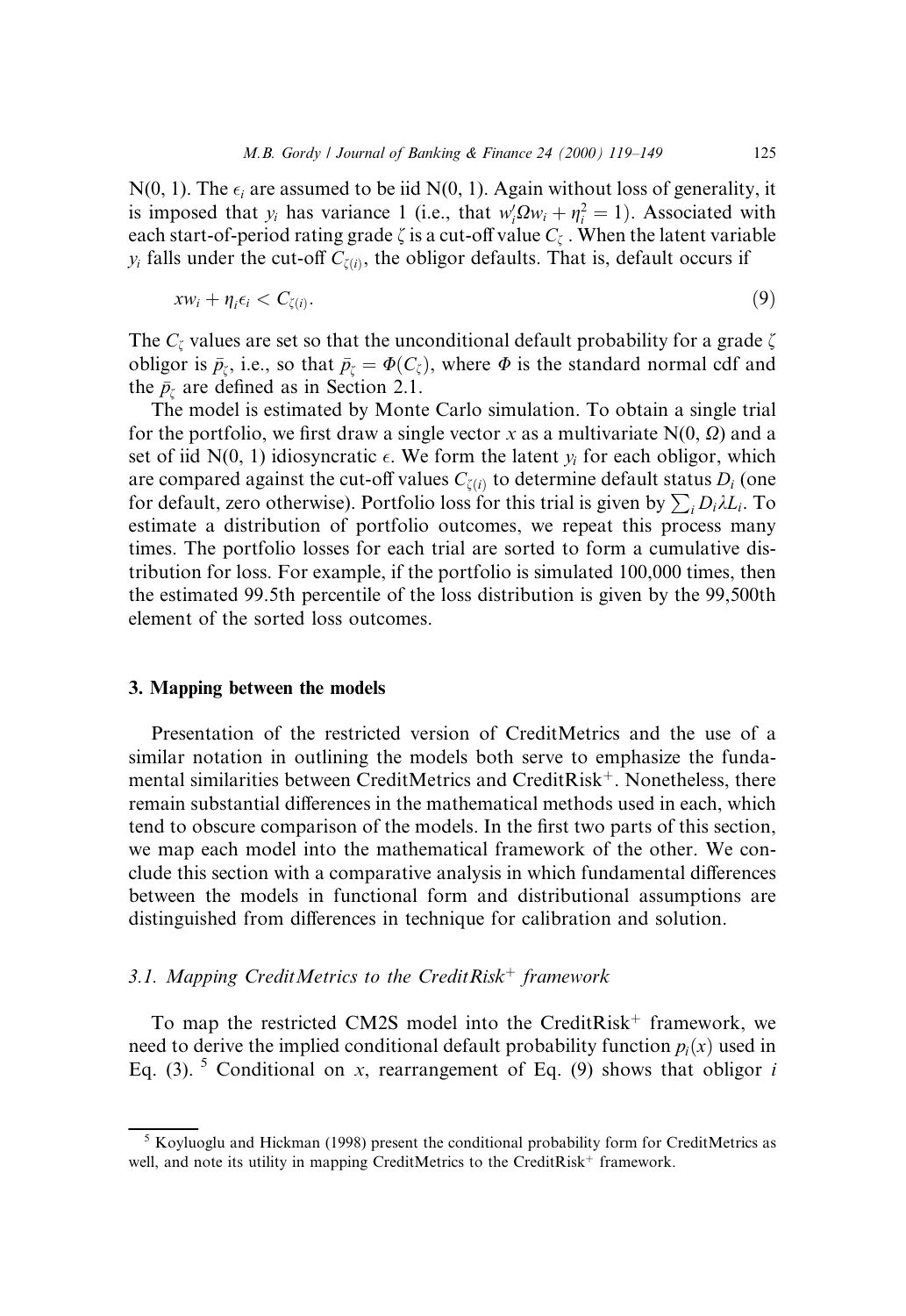defaults if and only if  $\epsilon_i < ((C_{\zeta(i)} - xw_i)/\eta_i)$ . Because the  $\epsilon_i$  are standard normal variates, default occurs with conditional probability

$$
p_i(x) = \Phi((C_{\zeta(i)} - xw_i)/\eta_i). \tag{10}
$$

The CreditRisk<sup>+</sup> methodology can now be applied in a straightforward manner. Conditional on x, default events are independent across obligors. Therefore, the conditional probability generating function for defaults,  $\mathcal{F}(z|x)$ , takes on exactly the same Poisson approximation form as in Eq. (4). To get the unconditional probability generating function  $\mathcal{F}(z)$ , we integrate out the x:

$$
\mathcal{F}(z) = \int_{-\infty}^{\infty} \mathcal{F}(z|x) \phi_{\Omega}(x) dx,
$$
\n(11)

where  $\phi_{\Omega}$  is the multivariate N(0,  $\Omega$ ) pdf. The unconditional probability that exactly *n* defaults will occur in the portfolio is given by the coefficient on  $z<sup>n</sup>$  in the Taylor series expansion of  $\mathcal{F}(z)$ :

$$
\mathcal{F}(z) = \int_{-\infty}^{\infty} \sum_{n=0}^{\infty} \exp(-\mu(x)) \frac{\mu(x)^n z^n}{n!} \phi_{\Omega}(x) dx
$$
  
= 
$$
\sum_{n=0}^{\infty} \frac{1}{n!} \left( \int_{-\infty}^{\infty} \exp(-\mu(x)) \mu(x)^n \phi_{\Omega}(x) dx \right) z^n,
$$
 (12)

where  $\mu(x) \equiv \sum_i p_i(x)$ . These K-dimensional integrals are analytically intractable (even when the number of systemic factors  $K = 1$ ), and in practice would be solved using Monte Carlo techniques.<sup>6</sup>

The remaining steps in CreditRisk<sup>+</sup> would follow similarly. That is, one would round loss exposures to integer multiples of a base unit  $v_0$ , apply the rule  $\mathscr{G}_i(z|x) = \mathscr{F}_i(z^{v(i)}|x)$  and multiply pgfs across obligors to get  $\mathscr{G}(z|x)$ . To get the unconditional pgf of losses, we integrate out the x as in Eq.  $(12)$ . The result would be computationally unwieldy, but application of the method is conceptually straightforward.

### 3.2. Mapping CreditRisk<sup>+</sup> to the CreditMetrics framework

Translating in the opposite direction is equally straightforward. To go from CreditRisk<sup>+</sup> into the CM2S framework, we assign to obligor i a latent variable  $y_i$  defined by

 $6$  Note that the integrals differ only in n, so a single set of Monte Carlo draws for x allows successive solution of the integrals via a simple recurrence relation. This technique is fast relative to standard Gaussian quadrature.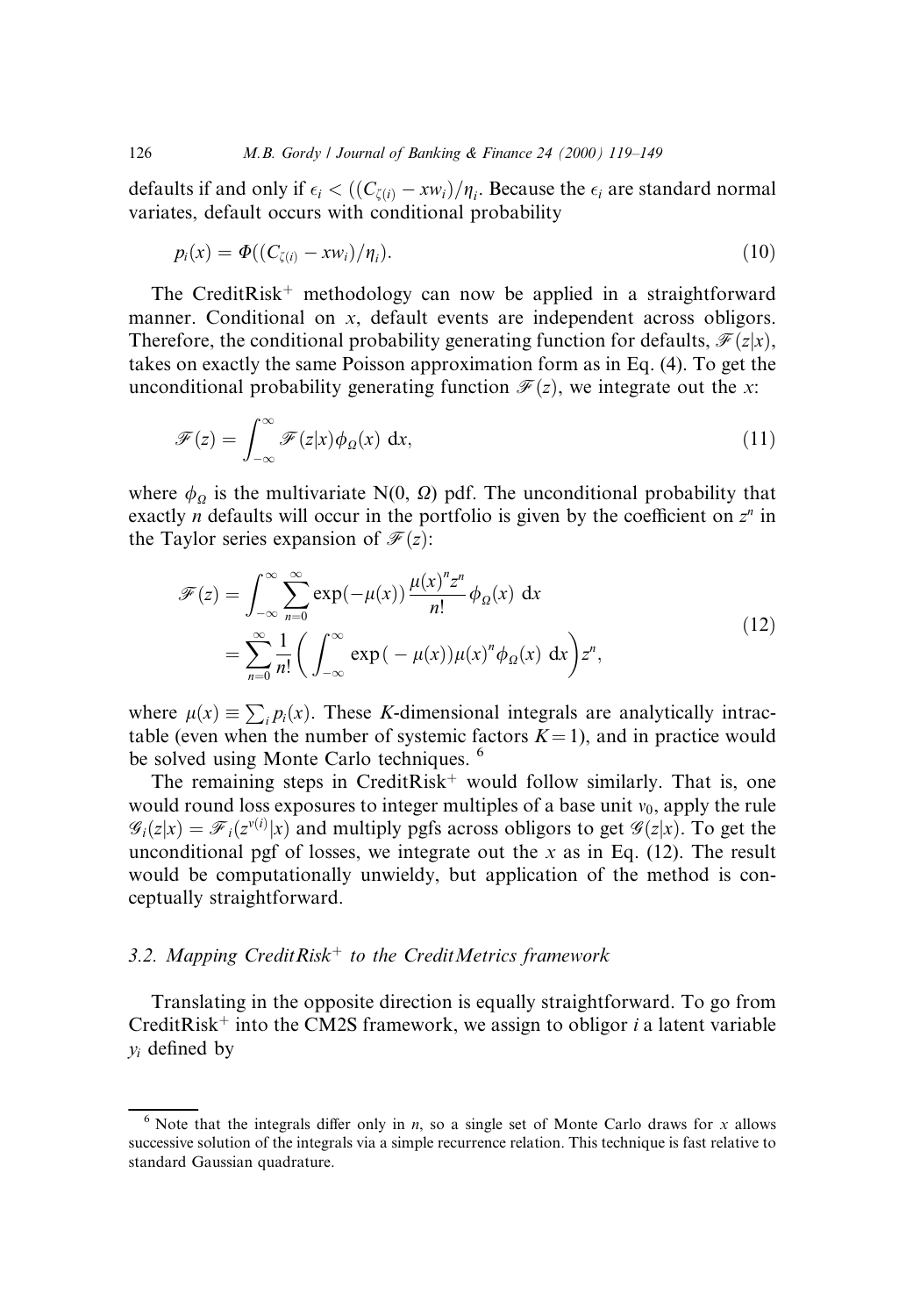*M.B. Gordy | Journal of Banking & Finance 24 (2000) 119–149* 127

$$
y_i = \left(\sum_{k=1}^K x_k w_{ik}\right)^{-1} \epsilon_i.
$$
 (13)

The  $x_k$  and  $w_{ik}$  are the same gamma-distributed risk factors and factor loadings used in CreditRisk<sup>+</sup>. The idiosyncratic risk factors  $\epsilon_i$  are independently and identically distributed Exponential with parameter 1. Obligor *i* defaults if and only if  $y_i < \bar{p}_{\zeta(i)}$ . Observe that the conditional probability of default is given by

$$
\Pr(y_i < \bar{p}_{\zeta(i)} | x) = \Pr\left(\epsilon_i < \bar{p}_{\zeta(i)} \sum_{k=1}^K x_k w_{ik} | x\right)
$$
\n
$$
= 1 - \exp\left(-\bar{p}_{\zeta(i)} \sum_{k=1}^K x_k w_{ik}\right)
$$
\n
$$
\approx \bar{p}_{\zeta(i)} \sum_{k=1}^K x_k w_{ik} = p_i(x), \tag{14}
$$

where the second line follows using the cdf for the exponential distribution, and the last line relies on the same approximation formula as Eq. (3). The unconditional probability of default is simply  $\bar{p}_{(i)}$ , as required.

In the ordinary CreditMetrics specification, the latent variable is a linear sum of normal random variables. When CreditRisk<sup>+</sup> is mapped to the CreditMetrics framework, the latent variable takes a multiplicative form, but the idea is the same. <sup>7</sup> In CreditMetrics, the cut-off values  $C_{\zeta}$  are determined as functions of the associated unconditional default probabilities  $\bar{p}_i$ . Here, the cut-off values are simply the  $\bar{p}_\zeta$ . Other than these differences in form, the process is identical. A single portfolio simulation trial would consist of a single random draw of sector risk factors and a single vector of random draws of idiosyncratic risk factors. From these, the obligors' latent variables are calculated, and these in turn determine default events. <sup>8</sup>

#### 3.3. Essential and inessential differences between the models

CreditMetrics and CreditRisk<sup>+</sup> differ in distributional assumptions and functional forms, solution techniques, suggested methods for calibration, and mathematical language. As the preceding analysis makes clear, only the differences in distributional assumptions and functional forms are fundamental.

<sup>&</sup>lt;sup>7</sup> One could quasi-linearize Eq. (13) by taking logs, but little would be gained because the log of the weighted sum of x variables would not simplify.

 $8$  In practice, it would be faster and more accurate to simulate outcomes as independent Bernoulli( $p_i(x)$ ) draws, which is the method used in Section 5. The latent variable method is presented only to emphasize the structural similarities between the models.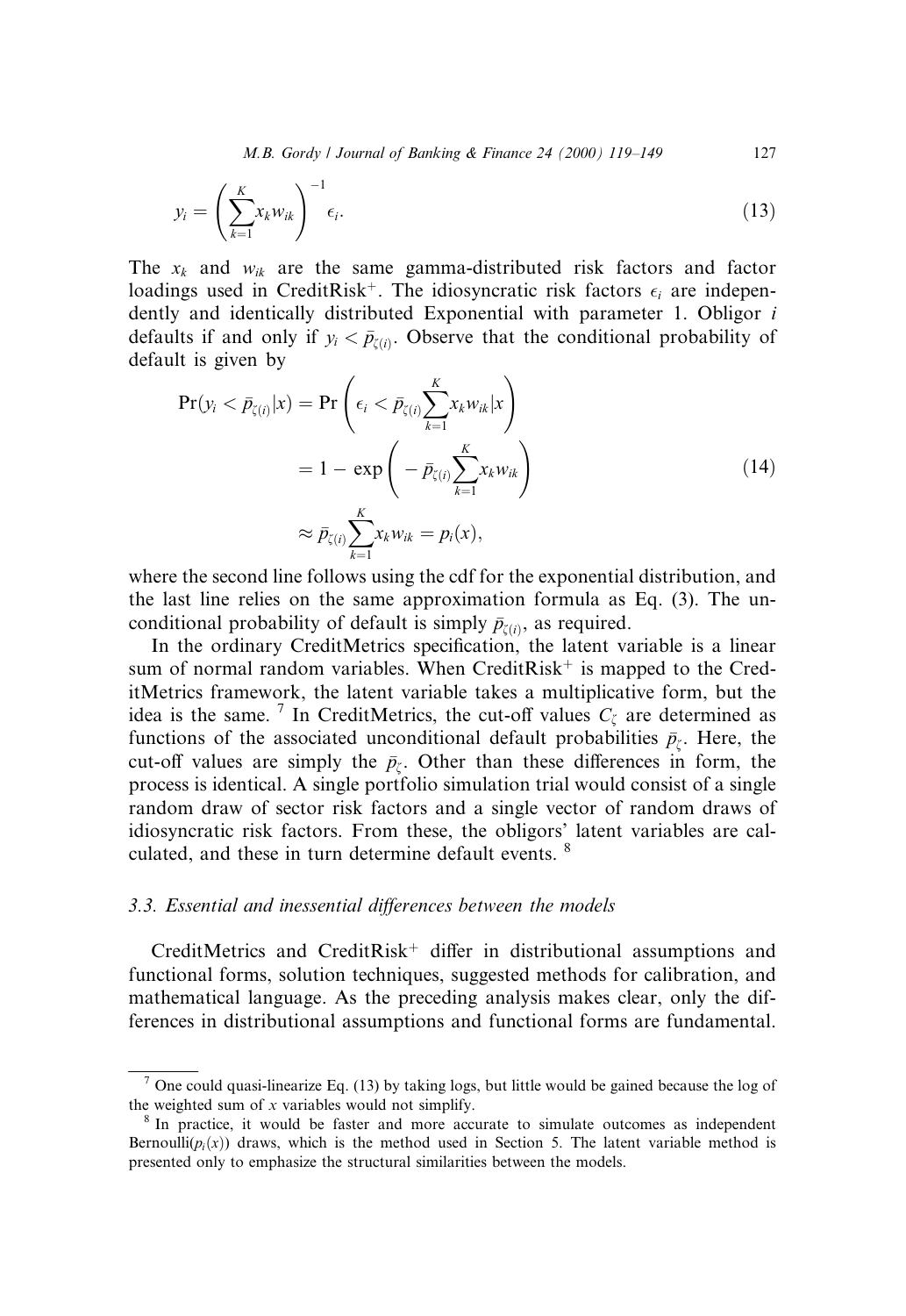Each model can be mapped into the mathematical language of the other, which demonstrates that the difference between the latent variable representation of CreditMetrics and the covarying default probabilities of CreditRisk<sup>+</sup> is one of presentation and not substance. Similarly, methods for parameter calibration suggested in model technical documents are helpful to users, but not in any way intrinsic to the models.

By contrast, distributional assumptions and functional forms are model primitives. In each model, the choice of distribution for the systemic risk factors  $x$  and the functional form for the conditional default probabilities  $p<sub>i</sub>(x)$  together give shape to the joint distribution over obligor defaults in the portfolio. The CreditMetrics specifications of normally distributed  $x$  and of Eq. (10) for the  $p_i(x)$  may be somewhat arbitrary, but nonetheless strongly influence the results.  $9$  One could substitute any member of the symmetric stable class of distributions (of which the normal distribution is only a special case) without requiring significant change to the CreditMetrics methods of model calibration and simulation. Even if parameters were recalibrated to yield the same mean and variance of portfolio loss, the overall shape of the loss distribution would differ, and therefore the tail percentile values would change as well. The choice of the gamma distribution and the function form for conditional default probabilities given by Eq. (1) are similarly characteristic of CreditRisk<sup>+</sup>. Indeed, in Section 6 we will show how small deviations from the gamma specification lead to significant differences in tail percentile values in a generalized  $CreditRisk^+$  framework.

Remaining differences between the two models are attributable to differences in solution method. The Monte Carlo method of CreditMetrics is flexible but computationally intensive. CreditRisk<sup>+</sup> offers the efficiency of a closed-form solution, but at the expense of additional restrictions or approximations. In particular,

· CreditMetrics allows naturally for multi-state outcomes and for uncertainty in recoveries, whereas the closed-form CreditRisk<sup>+</sup> is a two-state model with fixed recovery rates.  $10$ 

<sup>&</sup>lt;sup>9</sup> Recall that Eq. (10) follows from the specification in Eq. (8) of latent variable  $y_i$  and the assumption of normally distribution idiosyncratic  $\epsilon_i$ . Therefore, this discussion incorporates those elements of the CreditMetrics model.

 $10$  In principle, both restrictions in CreditRisk<sup>+</sup> can be relaxed without resorting to a Monte Carlo methodology. It is feasible to introduce idiosyncratic risk in recoveries to CreditRisk<sup>+</sup>, but probably at the expense of the computational facility of the model. CreditRisk<sup>+</sup> also can be extended to, say, a three-state model in which the third state represents a severe downgrade (short of default). However, CreditRisk<sup>+</sup> cannot capture the exclusive nature of the outcomes (i.e., one cannot impose the mutual exclusivity of a severe downgrade and default). For this reason, as well as the Poisson approximation, the third state would need to represent a low probability event. Thus, it would be impractical to model ordinary rating migrations in CreditRisk<sup>+</sup>.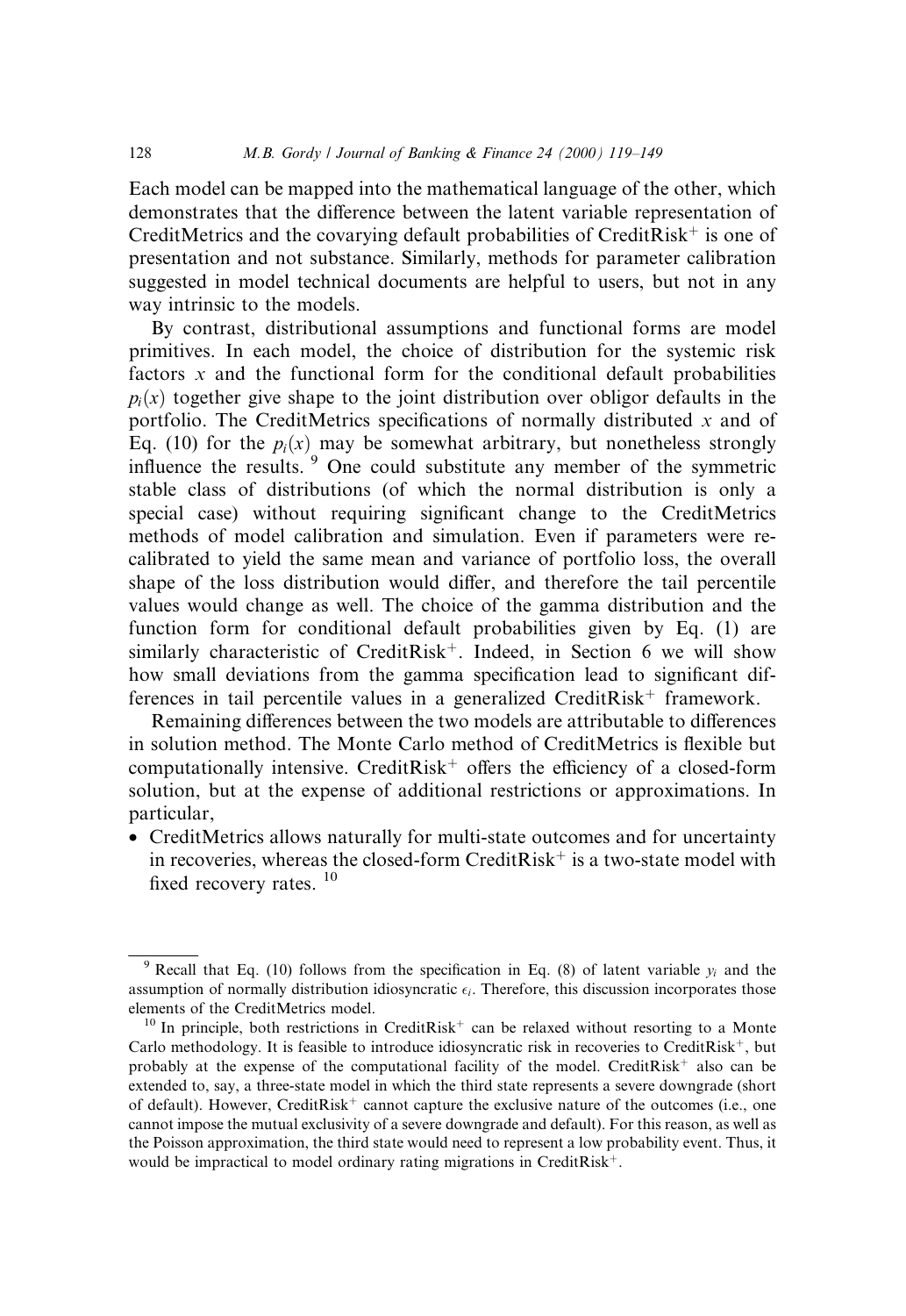- CreditRisk<sup>+</sup> imposes a "Poisson approximation" on the conditional distribution of defaults.
- CreditRisk<sup>+</sup> rounds each obligor's loan loss exposure to the nearest element in a finite set of values.

Using the techniques of Section 3.2, it is straightforward to construct a Monte Carlo version of CreditRisk<sup>+</sup> which avoids Poisson and loss exposure approximations and allows recovery risk. It is less straightforward but certainly possible to create a Monte Carlo multi-state generalization of CreditRisk<sup>+</sup>. Because computational convenience may be a significant advantage of Cred $itRisk<sup>+</sup>$  for some users, the effect of the Poisson and loss exposure approximations on the accuracy of CreditRisk<sup>+</sup> results will be examined in Sections 5 and 6. However, the effect of multi-state outcomes and recovery uncertainty on the distribution of credit loss will be left for future study. Therefore, our simulations will compare CreditRisk<sup>+</sup> to only the restricted CM2S version of CreditMetrics.

It is worth noting that there is no real loss of generality in the assumption of independence across sector risk factors in CreditRisk<sup>+</sup>. In each model, the vector of factor loadings (w) is free, up to a scaling restriction. In Credit-Metrics, the sector risk factors  $x$  could be orthogonalized and the correlations incorporated into the  $w$ . <sup>11</sup> However, the need to impose orthogonality in CreditRisk<sup>+</sup> does imply that greater care must be given to identifying and calibrating sectoral risks in that model.

#### 4. Calibration and main simulation results

The remaining sections of this paper study the two models using comparative simulations. The primary goal is to develop reliable intuition for how the two models will differ when applied to real world portfolios. In pursuit of this goal, we also will determine the parameters or portfolio characteristics to which each model is most sensitive. Emphasis is placed on relevance and robustness. By relevance, we mean that the simulated portfolios and calibrated parameters ought to resemble their real world counterparts closely enough for conclusions to be transferable. By robustness, we mean that the conclusions ought to be qualitatively valid over an empirically relevant range of portfolios.

This section will present our main simulations. First, in Section 4.1, we construct a set of "test deck" portfolios. All assets are assumed to be ordinary term loans. The size distribution of loans and their distribution across S&P rating grades are calibrated using data from two large samples of midsized and large corporate loans. Second, in Section 4.2, default probabilities and corre-

<sup>&</sup>lt;sup>11</sup> In this case, the original weights w would be replaced by  $\Omega^{1/2}$ w.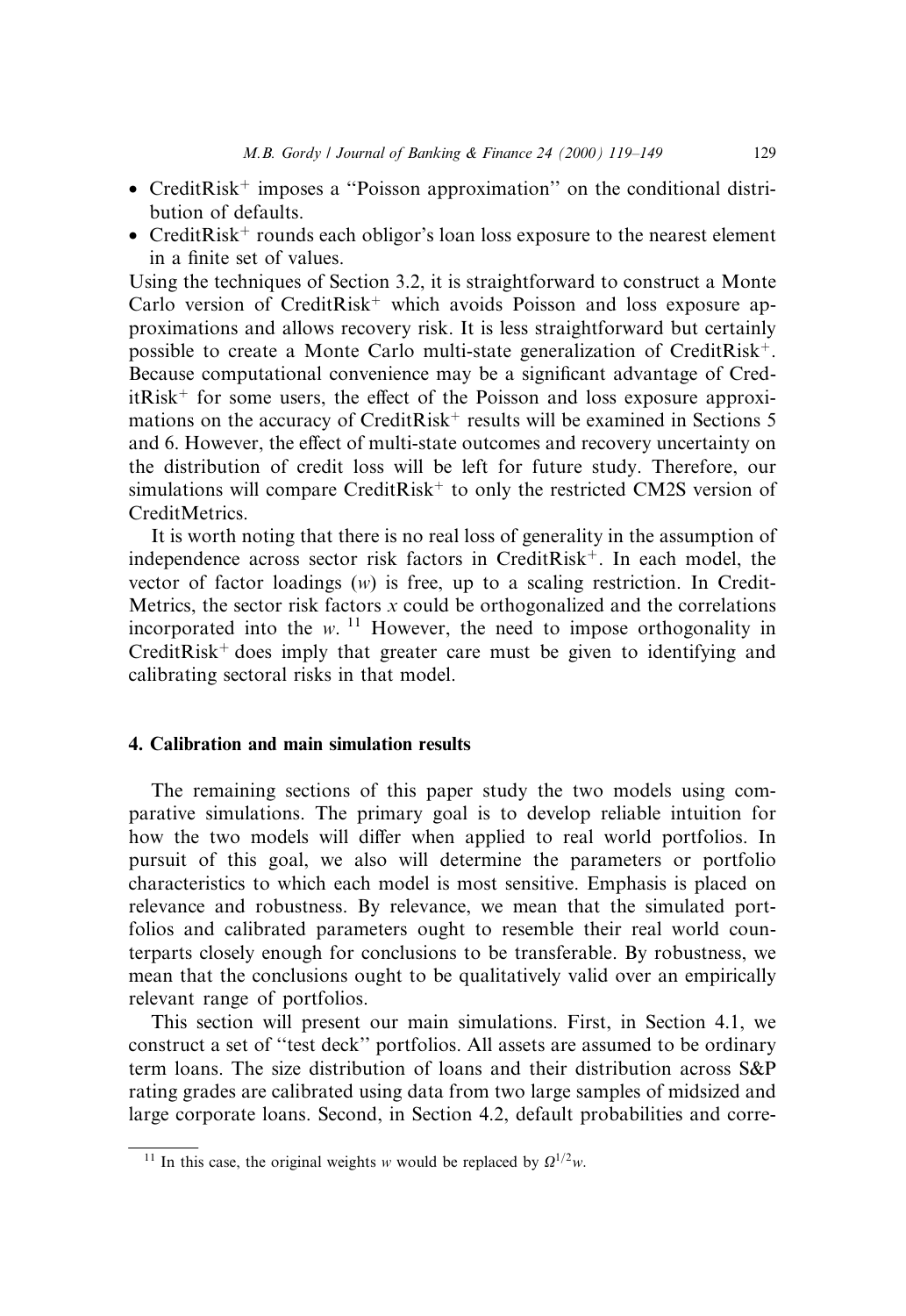lation structures in each model are calibrated using historical default data from the S&P ratings universe. We calibrate each model to a one year risk-horizon. The main simulation results are presented in Section 4.3.

#### 4.1. Portfolio construction

Construction of our simulated loan portfolios requires choices along three dimensions. The first is *credit quality*, i.e., the portion of total dollar outstandings in each rating grade. The second is obligor count, i.e., the total number of obligors in the portfolio. The third is *concentration*, i.e., the distribution of dollar outstandings within a rating grade across the obligors within that grade. Note that the total portfolio dollar outstandings is immaterial, because losses will be calculated as a percentage of total outstandings.

The range of plausible credit quality is represented by four credit quality distributions, which are labelled "High", "Average", "Low" and "Very Low". The first three distributions are constructed using data from internal Federal Reserve Board surveys of large banking organizations. <sup>12</sup> The "Average" distribution is the average distribution across the surveyed banks of total outstandings in each S&P grade. The "High" and "Low" distributions are drawn from the higher and lower quality distributions found among the banks in the sample. The "Very Low" distribution is not found in the Federal Reserve sample, but is intended to represent a very weak large bank loan portfolio during a recession. Speculative grade (BB and below) loans account for half of outstandings in the ``Average'' portfolio, and 25%, 78% and 83% in the "High", "Low", "Very Low" quality portfolios, respectively. The distributions are depicted in Fig. 1.

Realistic calibration of obligor count is likely to depend not only on the size of the hypothetical bank, but also on the bank's business focus. A very large bank with a strong middle-market business might have tens of thousands of rated obligors in its commercial portfolio. A bank of the same size specializing in the large corporate market might have only a few thousand. For the "base" case" calibration, we set  $N = 5000$ . To establish robustness of the conclusions to the choice of N, we model portfolios of 1000 and 10,000 obligors as well. In all simulations, we assume each obligor is associated with only one loan in the portfolio.

Portfolio concentration is calibrated in two stages. First, we divide the total number of obligors N across the rating grades. Second, for each rating grade, we determine how the total exposure within the grade is distributed across the number of obligors in the grade. In both stages, distributions are calibrated

<sup>&</sup>lt;sup>12</sup> Each bank provided the amount outstanding, by rating grade, in its commericial loan book.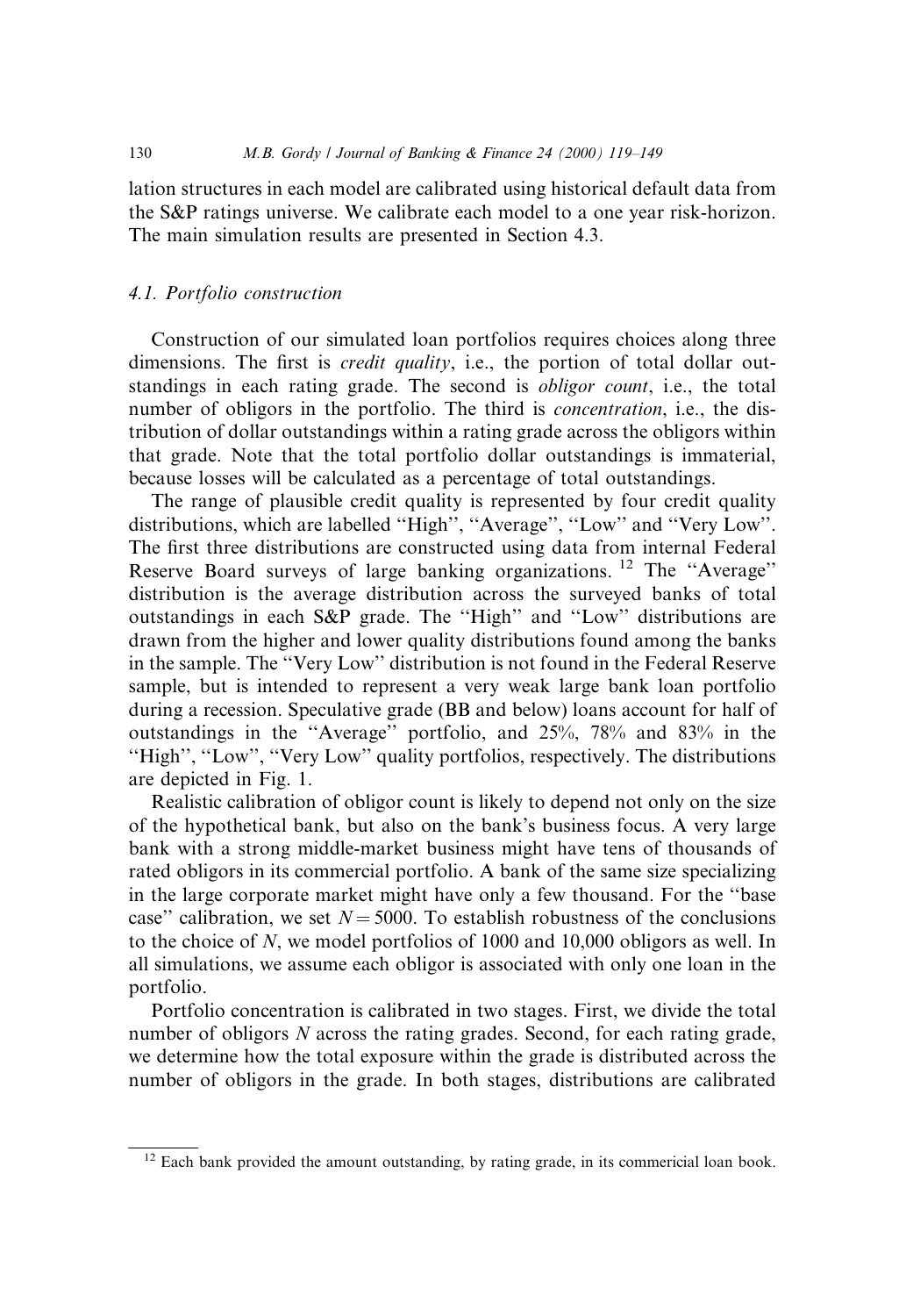

Fig. 1. Credit quality distributions.

using the Society of Actuaries (1996, hereafter cited as "SoA") sample of midsized and large private placement loans (see also Carey, 1998).

Let  $q_i$  be the dollar volume of exposure to rating grade  $\zeta$  as a share of total portfolio exposure (determined by the chosen "credit quality distribution"), and let  $v_{\zeta}$  be the mean book value of loans in rating grade  $\zeta$  in the SoA data. We determine  $n_{\zeta}$ , the number of obligors in rating grade  $\zeta$ , by imposing

$$
q_{\zeta} = n_{\zeta} v_{\zeta} / \sum_{g} n_{g} v_{g} \tag{15}
$$

for all  $\zeta$ . That is, the  $n_{\zeta}$  are chosen so that, in a portfolio with mean loan sizes in each grade matching the SoA mean sizes, the exposure share of that grade matches the desired share  $q<sub>r</sub>$ . The equations of form (15) are easily transformed into a set of six linearly independent equations and seven unknown  $n<sub>\zeta</sub>$  values (using the S&P eight grade scale). Given the restriction  $\sum n_{\zeta} = N$ , the vector n is uniquely determined. <sup>13</sup> Table 1 shows the values of the vector *n* associated with each credit quality distribution when  $N = 5000$ .

The final step is to distribute the  $q_f$  share of total loan exposure across the  $n_f$ obligors in each grade. For our "base case" calibration, the distribution within grade  $\zeta$  is chosen to match (up to a scaling factor) the distribution for grade  $\zeta$ exposures in the SoA data. The SoA loans in grade  $\zeta$  are sorted from smallest to largest, and used to form a cumulative distribution  $H_{\zeta}$ . The size of the *j*th exposure,  $j = 1, \ldots, n_{\zeta}$ , is set to the  $(j - 1/2)/n_{\zeta}$  percentile of  $H_{\zeta}$ . <sup>14</sup> Finally, the

<sup>&</sup>lt;sup>13</sup> After solving the system of linear equations, the values of  $n_{\zeta}$  are rounded to whole numbers. <sup>14</sup> For example, say  $n_{\zeta} = 200$  and there are 6143 loans in the grade  $\zeta$  SoA sample. To set the size

of, say, the seventh (j = 7) simulated loan, we calculate the index  $(j - 1/2)6143/n_c \approx 199.65$ . The loan size is then formed as an interpolated value between the 199th and 200th loans in the SoA vector.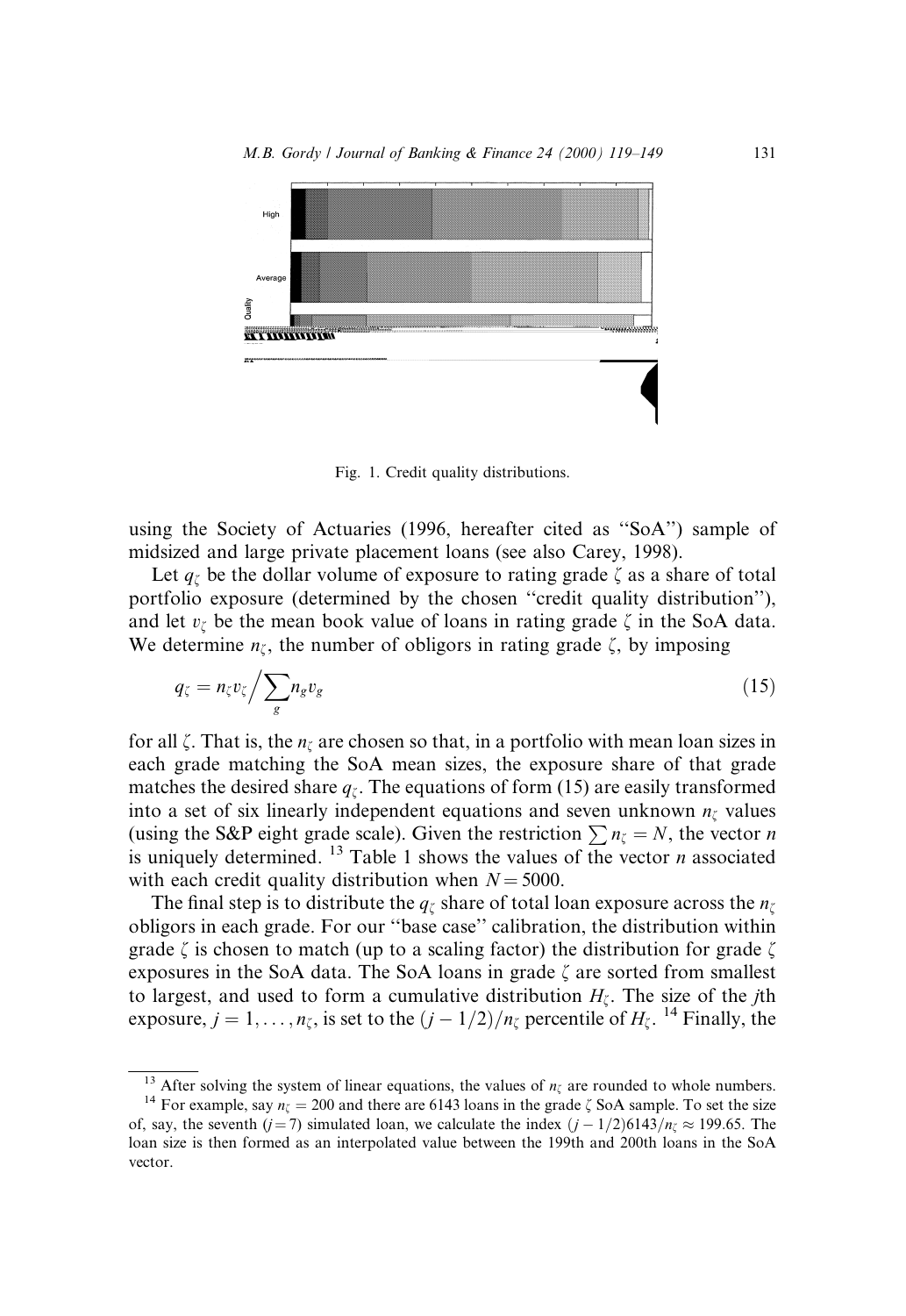|            | Portfolio credit quality |         |      |          |  |
|------------|--------------------------|---------|------|----------|--|
|            | High                     | Average | Low  | Very Low |  |
| AAA        | 191                      | 146     | 50   | 25       |  |
| AA         | 295                      | 250     | 77   | 51       |  |
| A          | 1463                     | 669     | 185  | 158      |  |
| <b>BBB</b> | 1896                     | 1558    | 827  | 660      |  |
| <b>BB</b>  | 954                      | 1622    | 1903 | 1780     |  |
| B          | 136                      | 556     | 1618 | 1851     |  |
| CCC        | 65                       | 199     | 340  | 475      |  |
| Total      | 5000                     | 5000    | 5000 | 5000     |  |

Table 1 Number of obligors in each rating grade

 $n_{\zeta}$  loan sizes are normalized to sum to  $q_{\zeta}$ . This method ensures that the shape of the distribution of loan sizes will not be sensitive to the choice of  $n_f$  (unless  $n_f$  is very small). As an alternative to the base case, we also model a portfolio in which all loans within a rating grade are equal-sized, i.e., each loan in grade  $\zeta$  is of size  $q_i/n_i$ .

In all simulations below, it is assumed that loss given default is a fixed proportion  $\lambda = 0.3$  of book value, which is consistent with historical loss given default experience for senior unsecured bank loans. <sup>15</sup> Percentile values on the simulated loss distributions are directly proportional to  $\lambda$ . Holding fixed all other model parameters and the permitted probability of bank insolvency, the required capital given a loss rate of, say,  $\lambda = 0.45$  would simply be 1.5 times the required capital given  $\lambda = 0.3$ .

It should be emphasized that the SoA data are used to impose shape, but not scale, on the distributions of loan sizes. The ratio of the mean loan size in grade  $\zeta_1$  to the mean loan size in grade  $\zeta_2$  is determined by the corresponding ratio in the SoA sample. Within each grade, SoA data determine the ratio of any two percentile values of loan size (e.g., the 75th percentile to the median). However, measures of portfolio concentration (e.g., the ratio of the sum of the largest  $j$ loans to the total portfolio value) depend strongly on the choice of N, and thus not only on SoA sample.

Finally, CreditRisk<sup>+</sup> requires a discretization of the distribution of exposures, i.e., the selection of the base unit of loss  $v_0$ . In the main set of simulations, we will set  $v_0$  to  $\lambda$  times the fifth percentile value of the distribution of loan sizes. In Section 5, it will be shown that simulation results are quite robust to the choice of  $v_0$ .

<sup>&</sup>lt;sup>15</sup> See the CreditMetrics Technical Document, Section 7.1.2.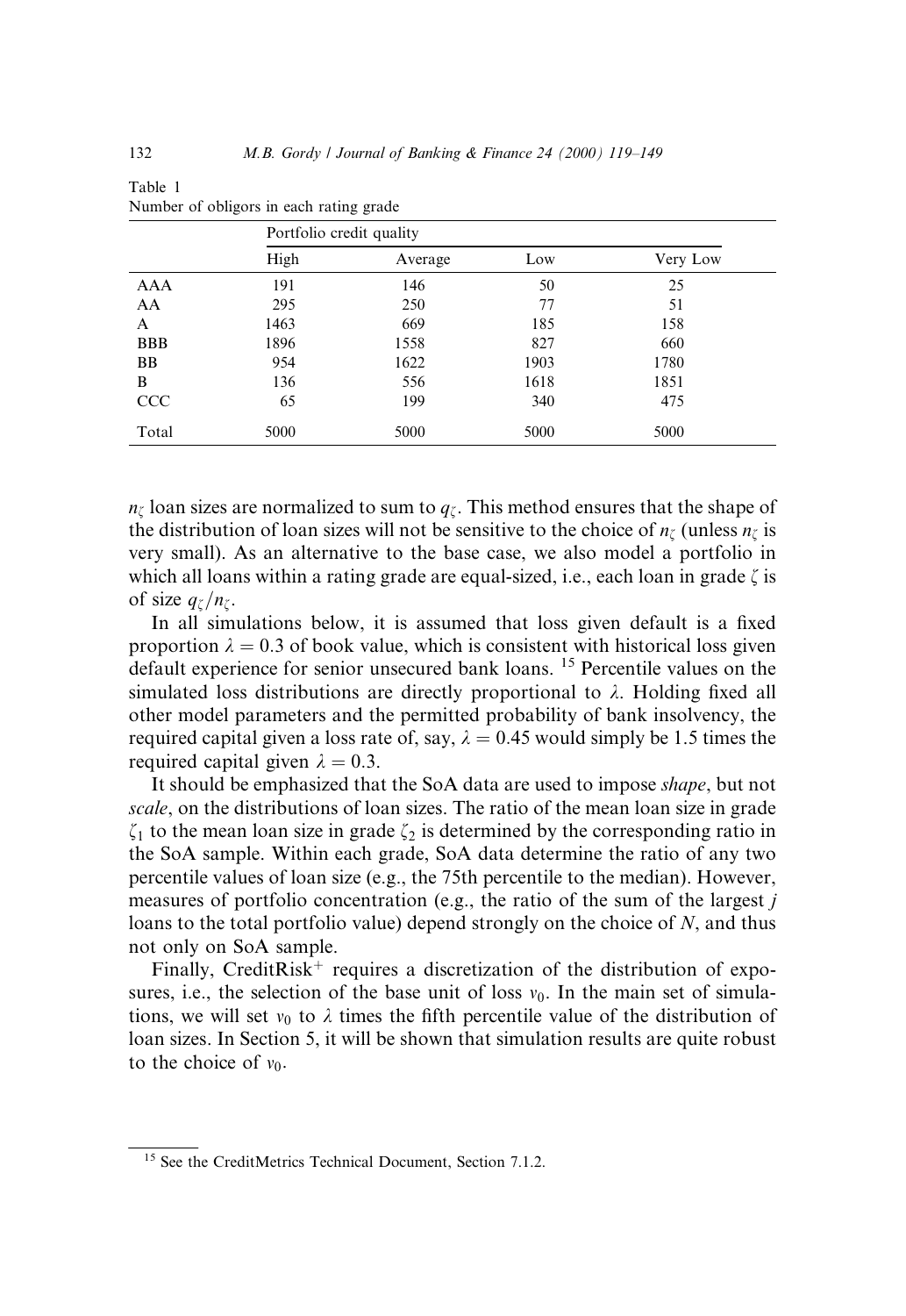#### 4.2. Default probabilites and correlations

In any model of portfolio credit risk, the structure of default rate correlations is an important determinant of the distribution of losses. Special attention must therefore be given to mutually consistent calibration of parameters which determine default correlations. In the exercises below, we calibrate Credit-Metrics and CreditRisk<sup>+</sup> to yield the same unconditional expected default rate for an obligor of a given rating grade, and the same default correlation between any two obligors within a single rating grade. <sup>16</sup>

For simplicity, we assume a single systemic risk factor x.  $^{17}$  Within each rating grade, obligors are statistically identical (except for loan size). That is, every obligor of grade  $\zeta$  has unconditional default probability  $\bar{p}_\zeta$  and has the same weight  $w_{\zeta}$  on the systemic risk factor. (The value of  $w_{\zeta}$  will, of course, depend on the choice of model.) The  $\bar{p}$  values are set to the long-term average annual default probabilities given in Table 6.9 of the CreditMetrics Technical Document, and are shown below in the first column of Table 2. For a portfolio of loans, this is likely to be a relatively conservative calibration of mean annual default probabilities. <sup>18</sup>

The weights  $w_{\zeta}$  are calibrated for each model by working backwards from the historical volatility of annual default rates in each rating grade. First, using data in Brand and Bahar (1998, Table 12) on historical default experience in each grade, we estimate the variance  $V_{\zeta}$  of the conditional default rate  $p_{\zeta}(x)$ . The estimation method and results are described in Appendix B. For calibration purposes, the default rate volatilities are most conveniently expressed as normalized standard deviations  $\sqrt{V_{\zeta}}/\bar{p}_{\zeta}$ . The values assumed in the simulations are shown in the second column of Table 2, and the implied default correlations  $\rho_f$  for any two obligors in the same rating grade are shown in the third column. To confirm the qualitative robustness of the results, additional simulations will be presented in Section 5 in which the assumed normalized volatilities are twice the values used here.

The second step in determining the  $w_{\zeta}$  is model-dependent. To calibrate the CreditMetrics weights, we use Proposition 1:

Proposition 1. In the CreditMetrics model,

$$
V_{\zeta} \equiv \text{Var}[p_{\zeta}(x)] = \Phi(C_{\zeta}, C_{\zeta}, w_{\zeta}^2) - \bar{p}_{\zeta}^2,
$$
\n(16)

<sup>&</sup>lt;sup>16</sup> Koyluoglu and Hickman (1998) also use these two moments to harmonize calibration of somewhat more restrictive versions of the two models.<br><sup>17</sup> This is in the same spirit as the "Z-risk" approach of Belkin et al. (1998).<br><sup>18</sup> Carey (1998) observes that default rates on speculative grade private placement

be lower than on publicly held bonds of the same senior unsecured rating, and attributes this superior performance to closer monitoring.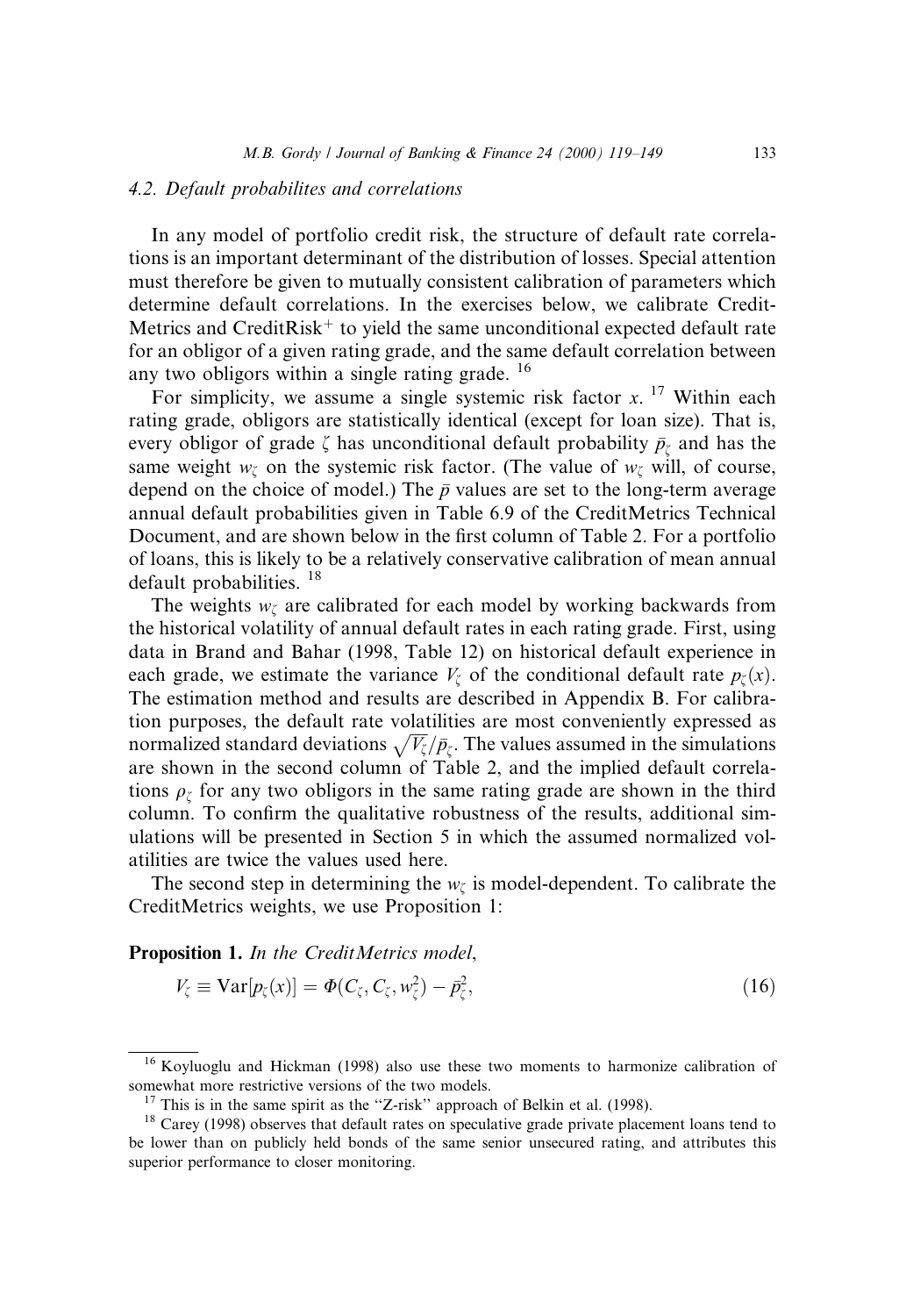|            | Historical experience |            |        | Factor loadings   |        |        |        |
|------------|-----------------------|------------|--------|-------------------|--------|--------|--------|
|            | $\bar{p}$             | $/\bar{p}$ | $\rho$ | CM <sub>2</sub> S | $CR^+$ | $CR^+$ | $CR^+$ |
| $\sigma$   |                       |            |        |                   | 1.0    | 1.5    | 4.0    |
| AAA        | 0.01                  | 1.4        | 0.0002 | 0.272             | 1.400  | 0.933  | 0.350  |
| AA         | 0.02                  | 1.4        | 0.0004 | 0.285             | 1.400  | 0.933  | 0.350  |
| A          | 0.06                  | 1.2        | 0.0009 | 0.279             | 1.200  | 0.800  | 0.300  |
| <b>BBB</b> | 0.18                  | 0.4        | 0.0003 | 0.121             | 0.400  | 0.267  | 0.100  |
| <b>BB</b>  | 1.06                  | 1.1        | 0.0130 | 0.354             | 1.100  | 0.733  | 0.275  |
| B          | 4.94                  | 0.55       | 0.0157 | 0.255             | 0.550  | 0.367  | 0.138  |
| CCC        | 19.14                 | 0.4        | 0.0379 | 0.277             | 0.400  | 0.267  | 0.100  |

Table 2 Default rate volatility and factor weights<sup>a</sup>

<sup>a</sup> Unconditional annual default probabilities  $\bar{p}$  taken from the CreditMetrics Technical Document, Table 6.9, and are expressed here in percentage points. Historical experience for default rate volatility derived from Brand and Bahar (1998, Table 12), as described below in Appendix B.

where  $\Phi(z_1, z_2, \rho)$  is the bivariate normal cdf for  $Z \equiv [Z_1 Z_2]'$  such that

$$
E[Z] = \begin{bmatrix} 0 \\ 0 \end{bmatrix}, \quad \text{Var}[Z] = \begin{bmatrix} 1 & \rho \\ \rho & 1 \end{bmatrix}.
$$
 (17)

The proof is given in Appendix C. Given the cut-off values  $C_{\zeta}$  (which are functions of the  $\bar{p}_{\zeta}$ ) and normalized volatilities  $\sqrt{V_{\zeta}}/\bar{p}_{\zeta}$ , non-negative  $w_{\zeta}$  are uniquely determined by the non-linear Eq. (16). The solutions are shown in the fourth column of Table 2.

In CreditRisk<sup>+</sup>, a model with a single systemic risk factor and obligorspecific idiosyncratic risk can be parameterized flexibly as a two risk factor model in which the first risk factor has zero volatility and thus always equals one. <sup>19</sup> Let  $w_{\zeta}$  be the weights on  $x_2$  (which are constant across obligors within a grade but allowed to vary across grades), so the weights on  $x_1$  are  $1 - w_f$ . To simplify notation, we set the first risk factor  $(x_1)$  identically equal to one, and denote the second risk factor  $(x_2)$  as x and the standard deviation  $\sigma_2$  of  $x_2$  as  $\sigma$ . Under this specification, the variance of the default probability in CreditRisk<sup>+</sup> for a grade  $\zeta$  obligor is

$$
V_{\zeta} = \text{Var}[\bar{p}_{\zeta}(1 - w_{\zeta} + w_{\zeta}x)] = (\bar{p}_{\zeta}w_{\zeta}\sigma)^2
$$
\n(18)

so the normalized volatility  $\sqrt{V_{\zeta}}/\bar{p}_{\zeta}$  equals  $w_{\zeta}\sigma$ .

Given  $\sigma$ , the weights  $w_{\zeta}$  are uniquely determined. However, there is no obvious additional information to bring to the choice of  $\sigma$ . This might appear

 $19$  See the CreditRisk<sup>+</sup> manual, Section A12.3. The first factor is referred to as a "specific factor". Because it represents diversifiable risk, it contributes no volatility to a well diversified portfolio.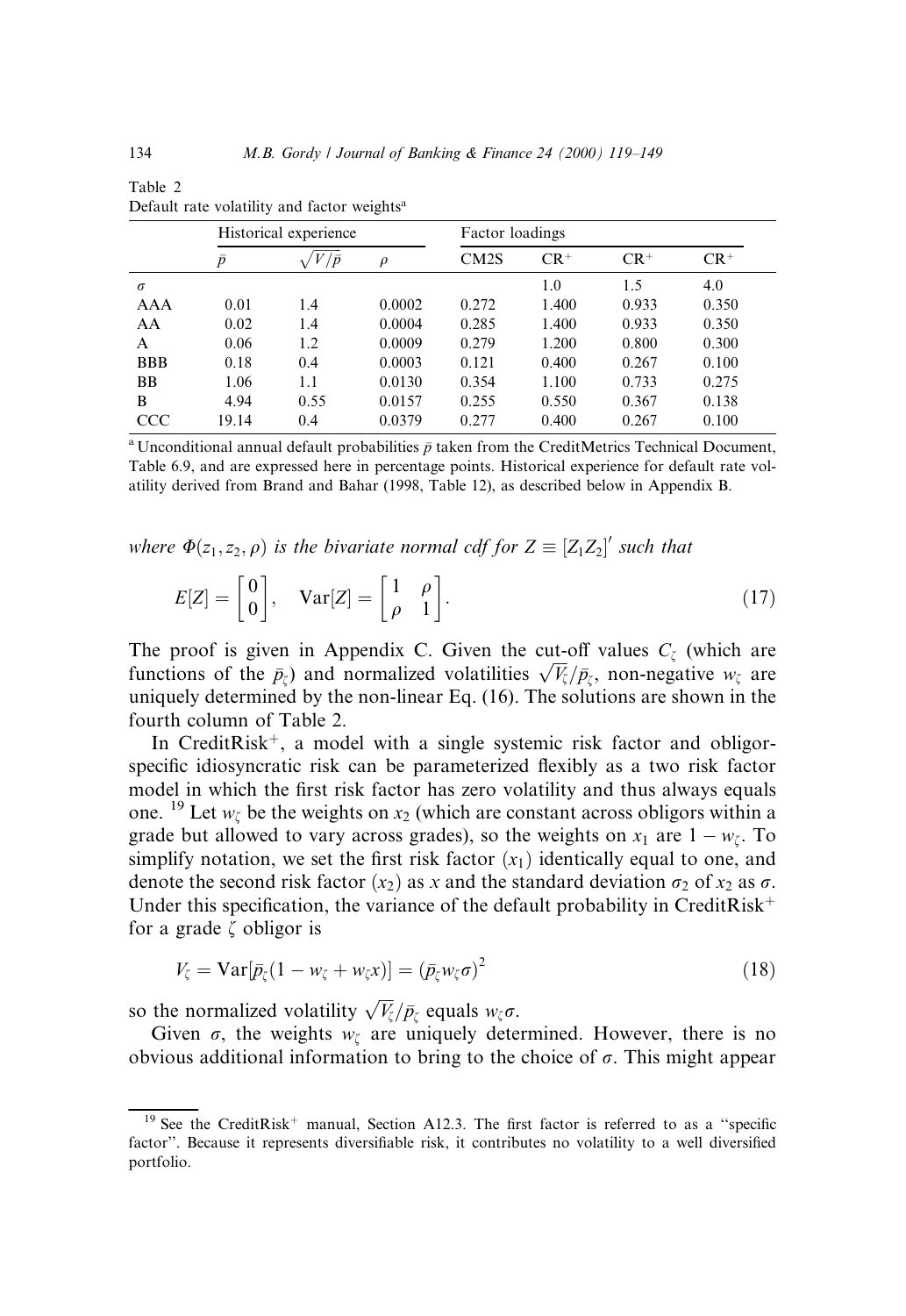to make little or no difference, because the volatility of the default probabilities depends only on the product  $w_l \sigma$ . However, because  $\sigma$  controls the shape (and not merely the scale) of the distribution of x, higher moments of the distribution of  $p_i(x)$  depend directly on  $\sigma$  and not only on the product  $(w_i \sigma)$ . Consequently, tail probabilities for portfolio loss are quite sensitive to the choice of  $\sigma$ . To illustrate this sensitivity, simulation results will be presented for three values of  $\sigma$  (1.0, 1.5, and 4.0). See the last three columns of Table 2 for the values of  $w_i$  corresponding to each of these  $\sigma$  (with  $w_i\sigma$  held constant) and the grade-specific normalized volatilities.

In the CreditRisk<sup>+</sup> manual, Section A7.3, it is suggested that  $\sigma$  is roughly one. This estimate is based on a single-sector calibration of the model, which is equivalent to setting all the  $w<sub>\zeta</sub>$  to one. The exposure-weighted average of values in the second column of Table 2 would then be a reasonable calibration of  $\sigma$ . For most portfolios, this would yield  $\sigma \approx 1$ , as suggested. Our specification is strictly more general than the single-sector approach, because it allows the relative importance of systemic risk to vary across rating grades, and also is more directly comparable to our calibrated correlation structure for CreditMetrics. Note that the difficulty of calibrating  $\sigma$  in this more general specification should not be interpreted as a disadvantage to Credit- $Risk<sup>+</sup>$  relative to CreditMetrics, because CreditMetrics avoids this calibration issue by fiat. In assuming the normal distribution for the systemic risk factor, CreditMetrics is indeed imposing very strong restrictions on the shape of the distribution tail.

When  $\sigma = 1$  is used in our calibration of CreditRisk<sup>+</sup>, a problem arises in that some of the factor loadings exceed one. Such values imply negative weights on the specific factors, which violate both intuition and the formal assumptions of the model. However, CreditRisk<sup>+</sup> can tolerate negative weights so long as all coefficients in the polynomial expansion of the portfolio loss probability generating function remain positive <sup>20</sup>. For the weights in the  $\sigma = 1$ column, we have confirmed numerically that our simulations always produce valid loss distributions. <sup>21</sup>

To users of CreditRisk<sup>+</sup>, this "top-down" approach to calibration should seem entirely natural. Users of CreditMetrics, however, may find it some what

<sup>&</sup>lt;sup>20</sup> Conditional on small realizations of x, an obligor with negative weight on the specific factor can have a negative default probability. However, so long as such obligors are relatively few and their negative weights relatively small in magnitude, the portfolio loss distribution can still be wellbehaved. There may be some similarity to the problem of generating default probabilities *over one* conditional on large realizations of x, which need not cause any problem at the portfolio level, so long as the portfolio does not have too many low-rated obligors with high loading on the systemic risk factor.<br><sup>21</sup> The weights in the  $\sigma = 1.5$  and  $\sigma = 4$  columns of Table 2 are all bounded in (0, 1) so the issue

does not arise.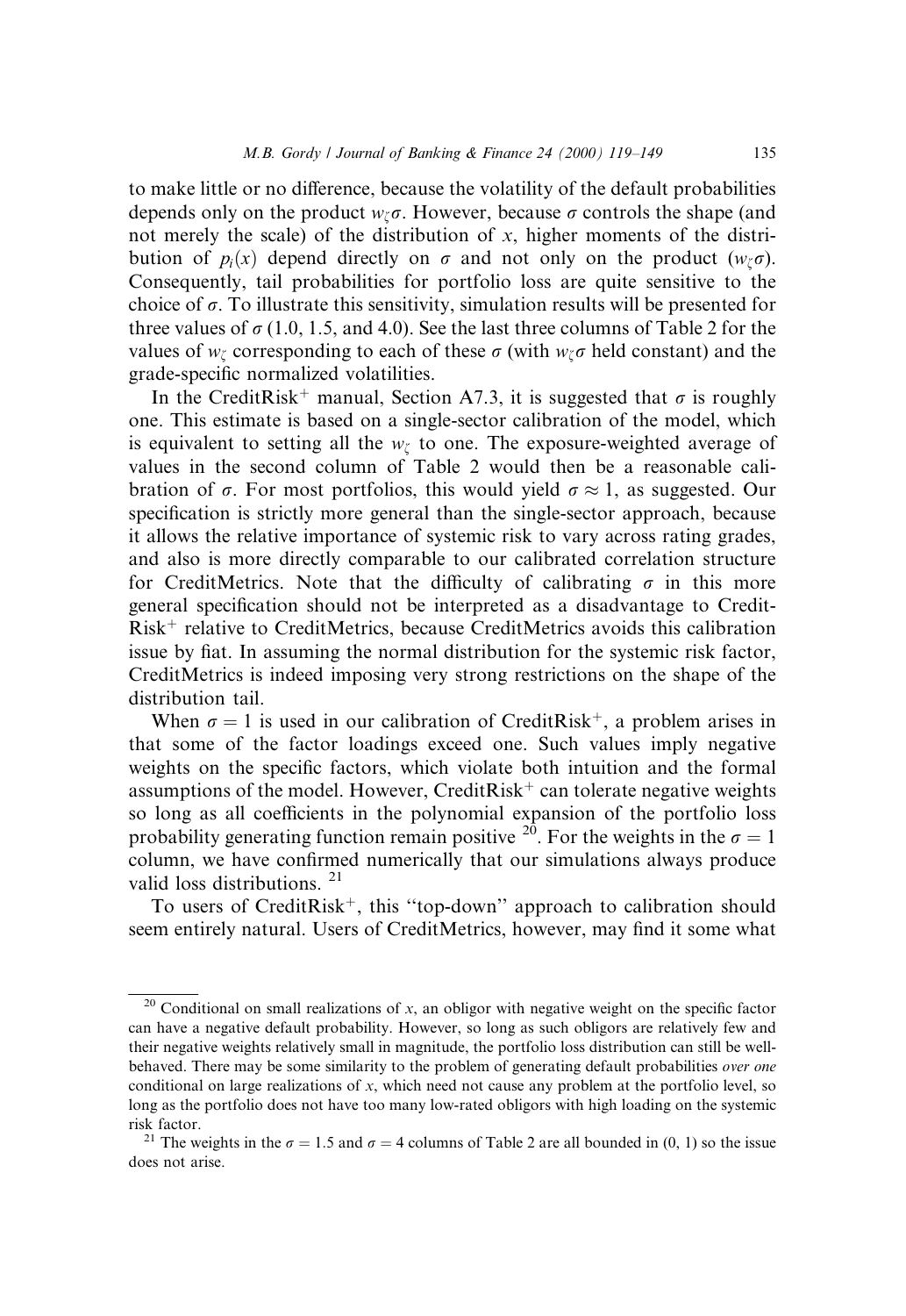alien. The design of CreditMetrics facilitates a detailed specification of risk factors (e.g., to represent industry- and country-specific risks), and thereby encourages a "bottom-up" style of calibration. From a mathematical pointof-view, top-down calibration of CreditMetrics is equally valid, and is convenient for purposes of comparison with CreditRisk<sup>+</sup>. As an empirical matter, a top-down approach ought to work as well as a bottom-up approach on a broadly diversified bond portfolio, because the top-down within-grade default correlation should roughly equal the average of the bottom-up default correlations among obligors within that grade. The bottom-up approach, however, is better suited to portfolios with industry or geographic concentrations.

Another limitation of our method of calibration is that it makes no use of historical default correlations between obligors of different grades. Cross-grade default correlations are determined as artifacts of the models' functional forms for  $p_f(x)$ , the assumption of a single systemic risk factor, and the chosen factor loadings. In general, our calibrations for CreditMetrics and CreditRisk<sup>+</sup> yield quite similar cross-grade default correlations, but there are discrepancies for some cells. For example, the default correlation between a BB issuer and a CCC issuer is  $0.0204$  in CreditMetrics and  $0.0222$  in CreditRisk<sup>+</sup>. Thus, while our method equalizes variance of loss across the two models given homogeneous (i.e., single grade) portfolios, there will be slight differences given mixedgrade portfolios.

#### 4.3. Main simulation results

Results for the main set of simulations are displayed in Table 3.<sup>22</sup> Each quadrant of the table shows summary statistics and selected percentile values for CreditMetrics and CreditRisk<sup>+</sup> portfolio loss distributions for a portfolio of a given credit quality distribution. The summary statistics are the mean, standard deviation, index of skewness and index of kurtosis. The latter two are defined for a random variable  $\nu$  by

Skewness
$$
(y) = \frac{E[(y - E[y])^3]}{\text{Var}[y]^{3/2}}
$$
, Kurtosis $(y) = \frac{E[(y - E[y])^4]}{\text{Var}[y]^2}$ .

Skewness is a measure of the asymmetry of a distribution, and kurtosis is a measure of the relative thickness of the tails of the distribution. For portfolio

<sup>&</sup>lt;sup>22</sup> In these simulations, there are  $N = 5000$  loans in the portfolio, grade-specific loan size distributions are taken from the SoA sample, average severity of loss is held constant at 30%, and the weights  $w_i$  and CreditRisk<sup>+</sup> parameter  $\sigma$  are taken from Table 2. CreditMetrics distributions are formed using 200,000 portfolio trials.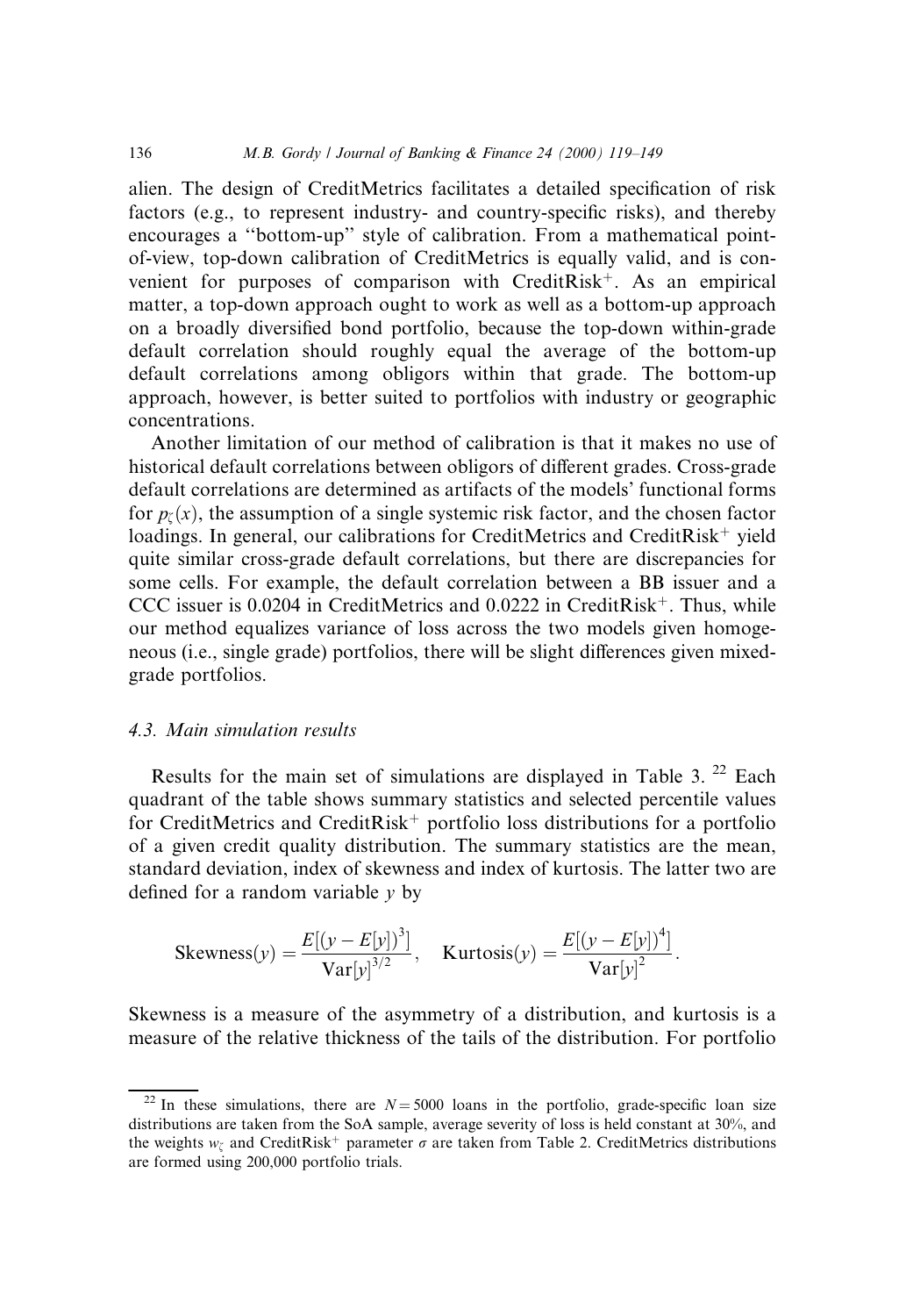credit risk models, high kurtosis indicates a relatively high probability of very large credit losses. These summary statistics are calculated analytically for the CreditRisk<sup>+</sup> model using the results of Gordy (1999), and are approximated for CreditMetrics from the Monte Carlo loss distribution.

The percentile values presented in the table are the loss levels associated with the 50% (median), 75%, 95%, 99%, 99.5% and 99.97% points on the cumulative distribution of portfolio losses. In many discussions of credit risk modeling, the 99th and sometimes the 95th percentiles of the distribution are taken as points of special interest. The 99.5th and 99.97th percentiles may appear to be extreme tail values, but are in fact of greater practical interest than the 99th percentile. To merit an AA rating, an institution must have a probability of default over a one year horizon of roughly three basis points  $(0.03\%)$ . <sup>23</sup> Such an institution therefore ought to hold capital (or reserves) against credit loss equal to the 99.97th percentile value. Capitalization sufficient to absorb up to the 99.5th percentile value of losses would be consistent with only a BBB- rating.

Table 3, for the Average quality portfolio, illustrates the qualitative characteristics of the main results. The expected loss under either model is roughly 48 basis points of the portfolio book value. <sup>24</sup> The standard deviation of loss is roughly 32 basis points. When the CreditRisk<sup>+</sup> parameter  $\sigma$  is set to 1, the two models predict roughly similar loss distributions overall. The 99.5th and 99.97th percentile values are roughly 1.8% and 2.7% of portfolio book value in each case. As  $\sigma$  increases, however, the CreditRisk<sup>+</sup> distribution becomes increasingly kurtotic. The standard deviation of loss remains the same, but tail percentile values increase substantially. The 99.5th and 99.97th CreditRisk percentile values given  $\sigma = 4.0$  are respectively 40% and 90% larger than the corresponding CreditMetrics values.

High, Low, and Very Low quality portfolios produce different expected losses (19, 93, and 111 basis points, respectively), but similar overall conclusions regarding our comparison of the two models. CreditRisk<sup>+</sup> with  $\sigma = 1.0$ produces distributions roughly similar to those of CreditMetrics, although as credit quality deteriorates the extreme percentile values in  $C$ reditRisk<sup>+</sup> increase more quickly than in CreditMetrics. As  $\sigma$  increases, so do the extreme loss percentiles.

Overall, capital requirements implied by these simulations may seem relatively low. Even with a Low quality portfolio, a bank would need to hold only 4.5–6% capital against credit risk in order to maintain an AA

<sup>&</sup>lt;sup>23</sup> This is a rule of thumb often used by practioners. Following the CreditMetrics Technical Document, we have taken a slightly lower value (0.02%) as the AA default probability.<br><sup>24</sup> For this credit quality distribution, the expected annual default rate is 1.6% (by loan value).

Multiply by the average severity of 30% to get a loss of 48 basis points.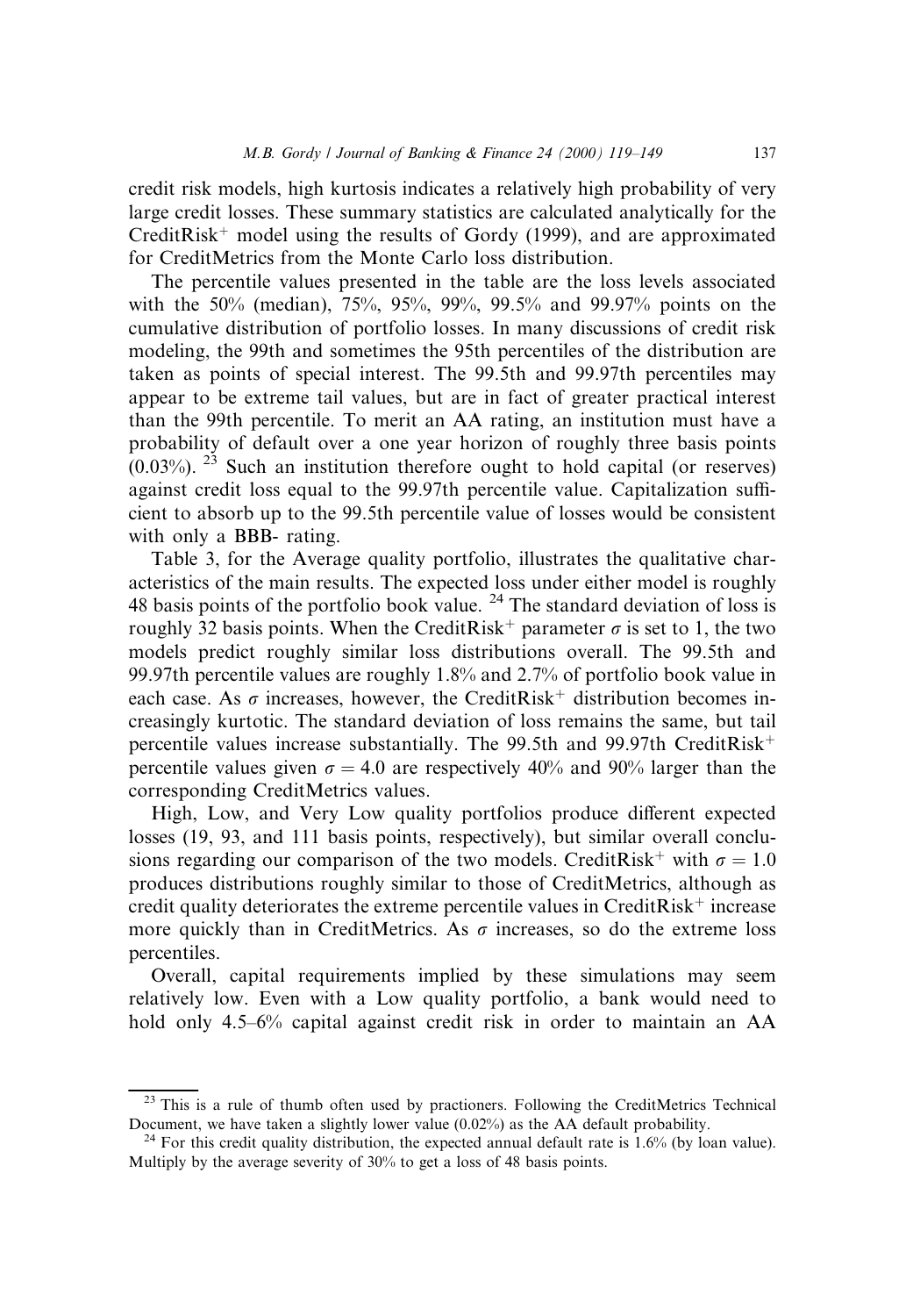| $\sigma$        |                   | High quality portfolio |                       |        |                            | Average quality portfolio |        |        |
|-----------------|-------------------|------------------------|-----------------------|--------|----------------------------|---------------------------|--------|--------|
|                 | CM <sub>2</sub> S | $CR+$                  |                       |        | CM <sub>2</sub> S          | $CR+$                     |        |        |
|                 |                   | 1.00                   | 1.50                  | 4.00   |                            | 1.00                      | 1.50   | 4.00   |
| Mean            | 0.194             | 0.194                  | 0.194                 | 0.194  | 0.481                      | 0.480                     | 0.480  | 0.480  |
| Std Dev         | 0.152             | 0.156                  | 0.156                 | 0.156  | 0.319                      | 0.325                     | 0.325  | 0.325  |
| Skewness        | 1.959             | 1.874                  | 2.537                 | 5.848  | 1.696                      | 1.854                     | 2.633  | 6.527  |
| Kurtosis        | 9.743             | 8.432                  | 13.531                | 65.004 | 8.137                      | 8.374                     | 14.220 | 75.694 |
| 0.5000          | 0.156             | 0.150                  | 0.148                 | 0.160  | 0.409                      | 0.391                     | 0.384  | 0.414  |
| 0.7500          | 0.257             | 0.257                  | 0.240                 | 0.222  | 0.624                      | 0.612                     | 0.567  | 0.520  |
| 0.9500          | 0.486             | 0.501                  | 0.497                 | 0.398  | 1.089                      | 1.120                     | 1.116  | 0.869  |
| 0.9900          | 0.733             | 0.745                  | 0.794                 | 0.858  | 1.578                      | 1.628                     | 1.749  | 1.916  |
| 0.9950          | 0.847             | 0.850                  | 0.928                 | 1.121  | 1.795                      | 1.847                     | 2.033  | 2.488  |
| 0.9997          | 1.342             | 1.277                  | 1.490                 | 2.345  | 2.714                      | 2.736                     | 3.225  | 5.149  |
| $\sigma$        |                   |                        | Low quality portfolio |        | Very Low quality portfolio |                           |        |        |
|                 | CM <sub>2</sub> S | $CR+$                  |                       |        | CM <sub>2</sub> S          | $CR+$                     |        |        |
|                 |                   | 1.00                   | 1.50                  | 4.00   |                            | 1.00                      | 1.50   | 4.00   |
| Mean            | 0.927             | 0.927                  | 0.927                 | 0.927  | 1.107                      | 1.106                     | 1.106  | 1.106  |
| Std Dev         | 0.557             | 0.566                  | 0.566                 | 0.566  | 0.635                      | 0.644                     | 0.644  | 0.644  |
| <b>Skewness</b> | 1.486             | 1.883                  | 2.734                 | 6.990  | 1.393                      | 1.885                     | 2.747  | 7.060  |
| Kurtosis        | 6.771             | 8.511                  | 14.873                | 82.988 | 6.299                      | 8.523                     | 14.961 | 84.097 |
| 0.5000          | 0.809             | 0.769                  | 0.753                 | 0.815  | 0.977                      | 0.926                     | 0.906  | 0.979  |
| 0.7500          | 1.194             | 1.154                  | 1.063                 | 0.967  | 1.418                      | 1.364                     | 1.259  | 1.146  |
| 0.9500          | 1.989             | 2.045                  | 2.041                 | 1.585  | 2.316                      | 2.379                     | 2.376  | 1.854  |
| 0.9900          | 2.782             | 2.936                  | 3.161                 | 3.481  | 3.187                      | 3.395                     | 3.654  | 4.024  |
| 0.9950          | 3.124             | 3.320                  | 3.664                 | 4.504  | 3.562                      | 3.832                     | 4.227  | 5.192  |
| 0.9997          | 4.558             | 4.877                  | 5.770                 | 9.251  | 5.105                      | 5.607                     | 6.631  | 10.618 |

Table 3 CreditMetrics vs CreditRisk<sup>+</sup>: Main simulations

rating standard. <sup>25</sup> It should be noted, however, that these simulations assume uniform default correlations within each rating grade. In real world portfolios, there may sometimes be pockets of higher default correlation, due perhaps to imperfect geographic or industry diversification. Furthermore, it should be emphasized that these simulations incorporate only default risk, and thus additional capital must be held for other forms of risk, including market risk, operational risk, and recovery uncertainty.

<sup>&</sup>lt;sup>25</sup> Simulations by Carey (1998) suggest somewhat higher capital requirements. His simulations account for recovery risk, which is assumed away here. Perhaps more importantly, his simulations are calibrated using data from 1986 to 1992, which was a relatively unfavorable period in the credit cycle.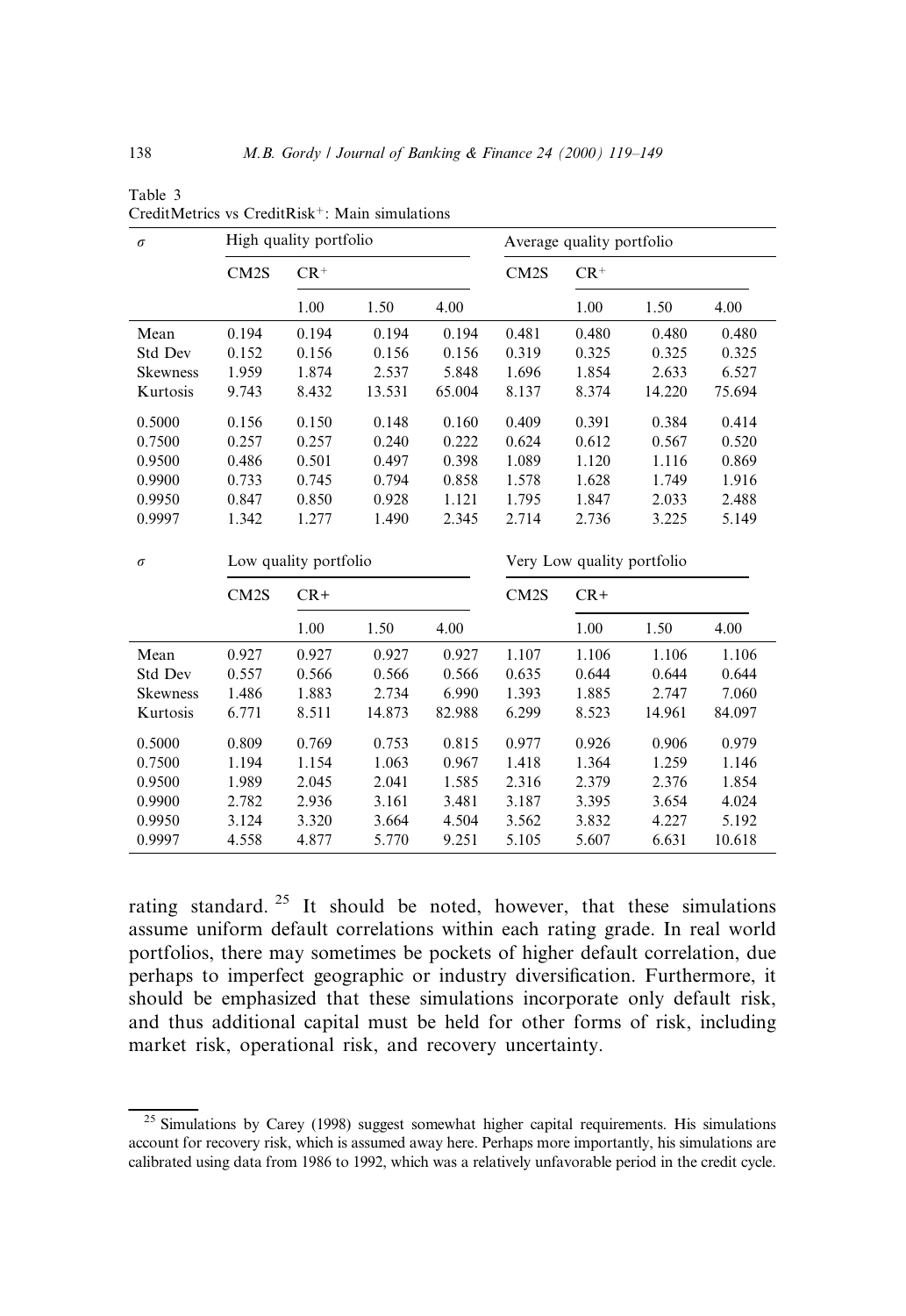#### 5. Robustness of model results

In this section, we explore the sensitivity of the models to parameter calibration and portfolio construction.

Obligor count: Compared to portfolios of equities, loan portfolios can be quite large and still receive substantial diversification benefits from adding more obligors. <sup>26</sup> Table 4 compares CreditMetrics and CreditRisk<sup>+</sup> results for Average quality portfolios of 1000, 5000, and 10,000 obligors. Even with portfolios of this size, increasing the number of obligors reduces risk significantly. The standard deviation of the 10,000 obligor portfolio is roughly 20% less than that of the 1000 obligor portfolio, and the 99.5th and 99.97th percentile values fall by  $13-15%$ . However, the qualitative nature of the results, particularly the comparison between the two models, remains unchanged.

Loan size distribution: The loan size distributions derived from the SoA data are likely to be somewhat skew in comparison with real bank portfolios. For  $N = 5000$ , the largest loans are over 0.65% of the portfolio, which is not much below supervisory concentration limits. To examine the effect of loan size distribution, we construct portfolios in which all loans within a single rating grade have the same size. Results are shown in Table 5 for Average quality portfolios. The tail percentiles are somewhat lower for the equal-sized portfolios, but, if one considers the magnitude of difference between the two loansize distributions, the difference in model outputs seems minor. These results suggest that, with real bank portfolios, neither model is especially sensitive to the distribution of loan sizes.

Normalized volatilities: Due to the empirical difficulty of estimating default correlations with precision, practioners may be especially concerned with the sensitivity of the results to the values of the normalized volatilities in Table 2. Therefore, we calibrate and run a set of simulations in which normalized volatilities are double the values used above. CreditMetrics weights  $w_i$  increase substantially, though not quite proportionately.  $27$  We retain the same CreditRisk<sup>+</sup>  $w<sub>i</sub>$  values given in the last three columns of Table 2, but double the respective  $\sigma$  values.

Results are presented in Table 6 for the Average quality portfolio. As should be expected, extreme tail percentile values increase substantially. Compared to the values in Table 3, the 99.97th percentile values nearly triple. Similar increases in tail percentile values are observed for the other credit quality distributions.

<sup>&</sup>lt;sup>26</sup> Essentially, this is because risk in loans is dominated by large changes in value which occur with relatively low probability. The skew distribution of individual losses allow the tail of the portfolio loss distribution to thin with diversification at only a relatively slow rate. <sup>27</sup> Due to the nonlinearity of the normal cdf, a given percentage increase in the normalized

volatility is generally associated with a somewhat smaller percentage increase in the weight on x.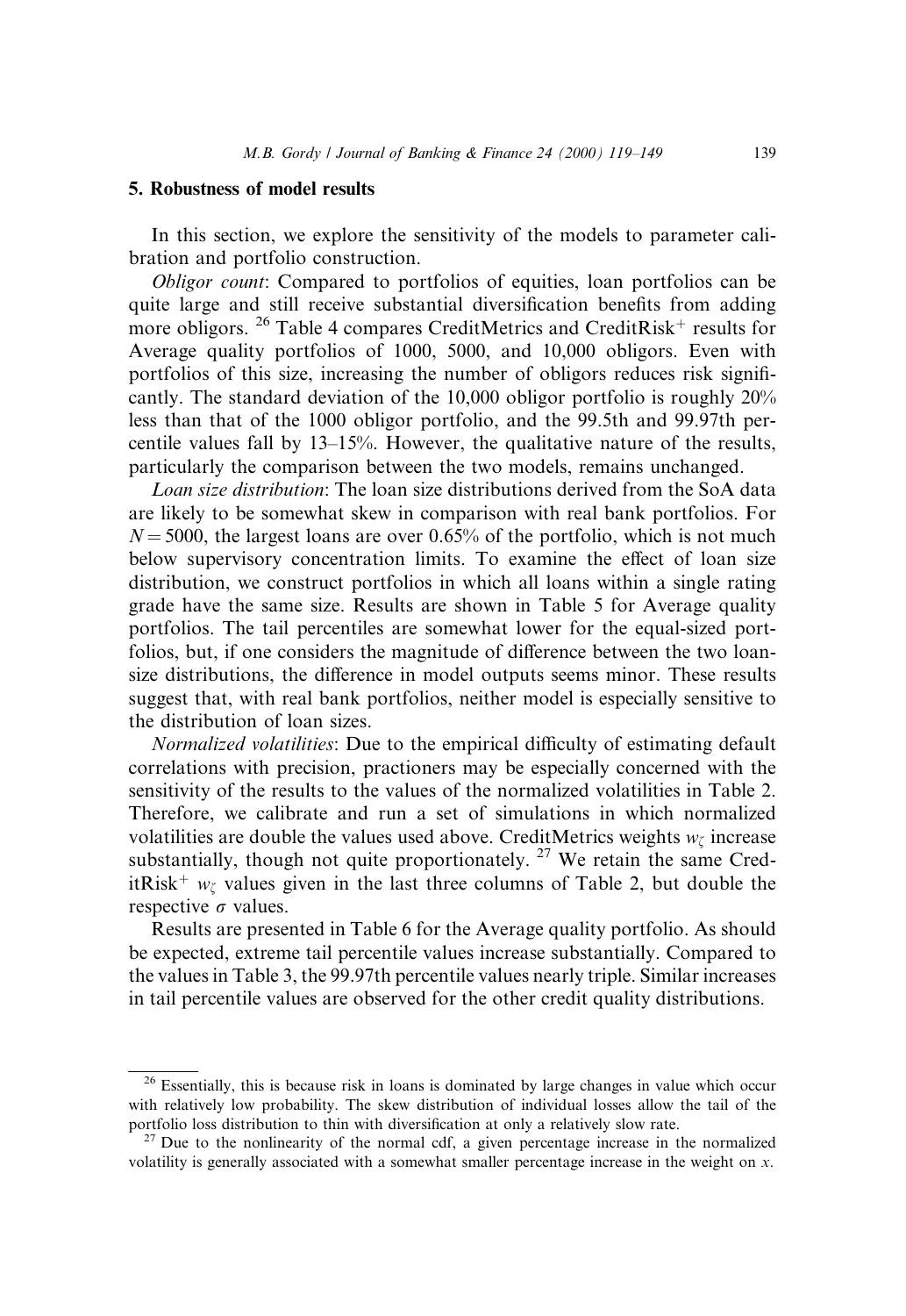|                 | $N = 1000$ |        | $N = 5000$ |        |       | $N = 10,000$ |
|-----------------|------------|--------|------------|--------|-------|--------------|
|                 | CM2S       | $CR^+$ | CM2S       | $CR^+$ | CM2S  | $CR^+$       |
| Mean            | 0.480      | 0.480  | 0.481      | 0.480  | 0.480 | 0.480        |
| <b>Std Dev</b>  | 0.387      | 0.398  | 0.319      | 0.325  | 0.306 | 0.312        |
| <b>Skewness</b> | 1.672      | 2.245  | 1.696      | 2.633  | 1.734 | 2.788        |
| Kurtosis        | 7.442      | 11.434 | 8.137      | 14.220 | 8.390 | 15.202       |
| 0.5000          | 0.383      | 0.370  | 0.409      | 0.384  | 0.410 | 0.380        |
| 0.7500          | 0.653      | 0.619  | 0.624      | 0.567  | 0.615 | 0.552        |
| 0.9500          | 1.235      | 1.251  | 1.089      | 1.116  | 1.064 | 1.097        |
| 0.9900          | 1.803      | 1.957  | 1.578      | 1.749  | 1.531 | 1.719        |
| 0.9950          | 2.044      | 2.278  | 1.795      | 2.033  | 1.750 | 1.999        |
| 0.9997          | 3.093      | 3.626  | 2.714      | 3.225  | 2.653 | 3.169        |

Table 4 Effect of obligor count on portfolio loss distributions<sup>a</sup>

<sup>a</sup> Average quality portfolio with SoA loan size distributions. All CreditRisk<sup>+</sup> simulations use  $\sigma = 1.5$ .

Table 5 Equal-sized vs SoA loan sizes<sup>a</sup>

|                 | SoA loan sizes    |        | Equal-sized loans |        |  |
|-----------------|-------------------|--------|-------------------|--------|--|
|                 | CM <sub>2</sub> S | $CR^+$ | CM2S              | $CR^+$ |  |
| Mean            | 0.481             | 0.480  | 0.481             | 0.480  |  |
| <b>Std Dev</b>  | 0.319             | 0.325  | 0.299             | 0.303  |  |
| <b>Skewness</b> | 1.696             | 2.633  | 1.801             | 2.924  |  |
| Kurtosis        | 8.137             | 14.220 | 8.712             | 16.047 |  |
| 0.5000          | 0.409             | 0.384  | 0.412             | 0.373  |  |
| 0.7500          | 0.624             | 0.567  | 0.609             | 0.549  |  |
| 0.9500          | 1.089             | 1.116  | 1.051             | 1.101  |  |
| 0.9900          | 1.578             | 1.749  | 1.527             | 1.728  |  |
| 0.9950          | 1.795             | 2.033  | 1.747             | 2.009  |  |
| 0.9997          | 2.714             | 3.225  | 2.649             | 3.187  |  |

<sup>a</sup> Average quality portfolio of  $N = 5000$  obligors. CreditRisk<sup>+</sup> simulations use  $\sigma = 1.5$ .

Discretization of loan sizes: In the main simulations, the CreditRisk<sup>+</sup> base exposure unit is set to  $\lambda$  times the fifth percentile value of the distribution of loan sizes. At least locally, the error introduced by this discretization is negligible. We have run most of our simulations with  $v_0$  set to  $\lambda$  times the 2.5th and 10th percentile values. For both these alternatives, the percentile values of the loss distribution differed from those of the main simulations by no more than 0.0005.

#### 6. Modified CreditRisk<sup>+</sup> specifications

The analysis of Section 4.3 demonstrates the sensitivity of CreditRisk<sup>+</sup> to the calibration of  $\sigma$ . When we vary  $\sigma$  while holding the  $w_{\zeta}\sigma$  constant, the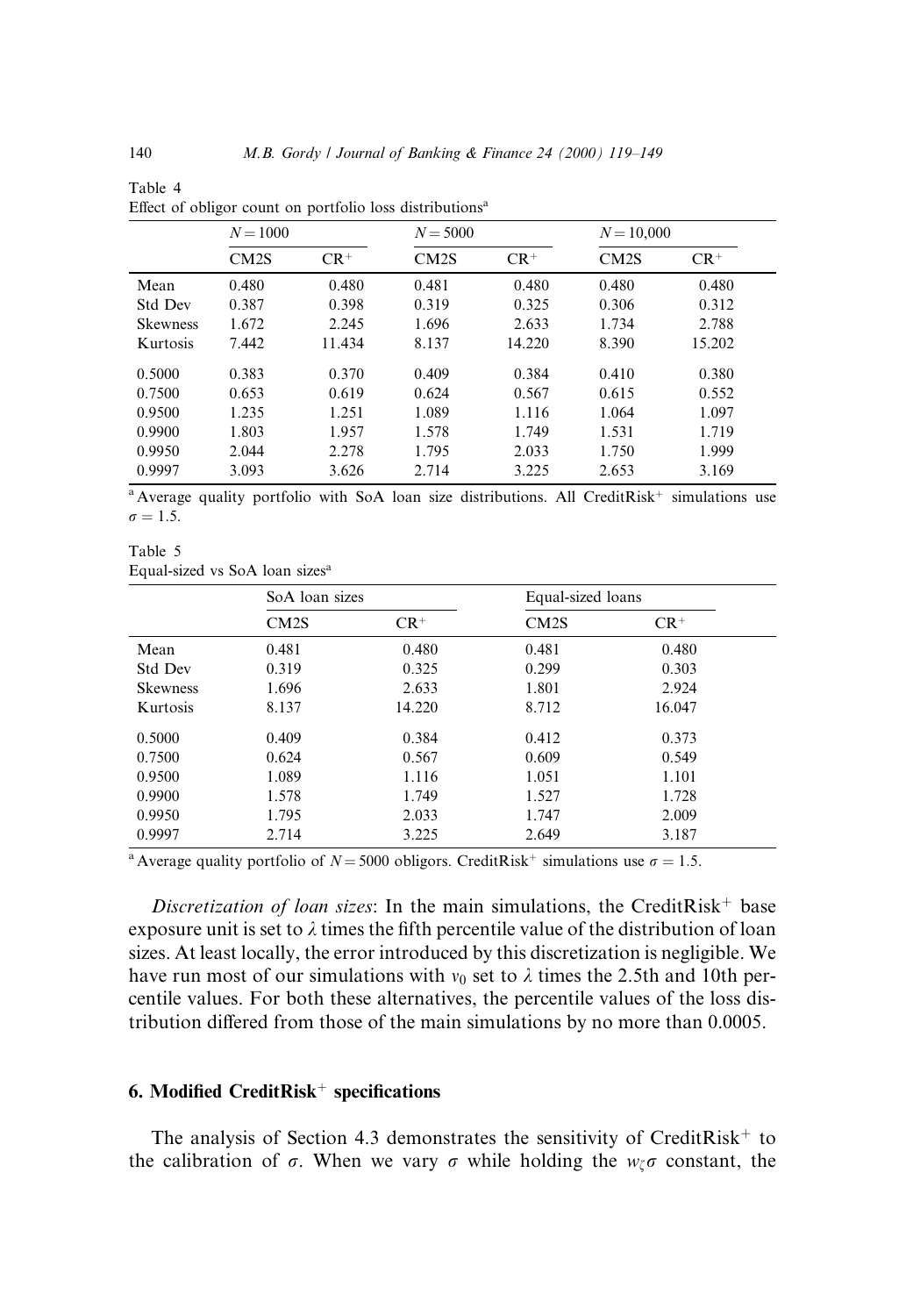| $\sigma$        | CM <sub>2</sub> S | $CR^+$ |        |         |  |
|-----------------|-------------------|--------|--------|---------|--|
|                 |                   | 2.00   | 3.00   | 8.00    |  |
| Mean            | 0.480             | 0.480  | 0.480  | 0.480   |  |
| <b>Std Dev</b>  | 0.590             | 0.611  | 0.611  | 0.611   |  |
| <b>Skewness</b> | 3.221             | 3.903  | 5.774  | 15.131  |  |
| Kurtosis        | 20.278            | 26.209 | 54.267 | 359.274 |  |
| 0.5000          | 0.287             | 0.265  | 0.313  | 0.400   |  |
| 0.7500          | 0.615             | 0.507  | 0.447  | 0.492   |  |
| 0.9500          | 1.597             | 1.648  | 1.442  | 0.710   |  |
| 0.9900          | 2.845             | 3.130  | 3.311  | 2.533   |  |
| 0.9950          | 3.467             | 3.818  | 4.239  | 4.202   |  |
| 0.9997          | 6.204             | 6.772  | 8.386  | 13.459  |  |

Table 6 Effect of increased default volatilities<sup>a</sup>

<sup>a</sup> Average quality portfolio with SoA loan size distributions.  $N = 5000$  obligors.

mean and standard deviation of loss remain unchanged, but the tail percentile values change markedly. This sensitivity is both a direct and an indirect consequence of a property of the gamma distribution for x. Unlike the normal distribution, which has kurtosis equal to 3 regardless of its variance, the kurtosis of a gamma-distributed variable depends on its parameters. A gamma random variable with mean one and variance  $\sigma^2$  has kurtosis  $3(1 + 2\sigma^2)$ , so higher  $\sigma$  imposes a more fat-tailed shape on the distribution, which is transmitted to the shape of the distribution for  $p_i(x)$ for each obligor *i*. So long as  $w_{\ell(i)}\sigma$  is held constant, varying  $\sigma$  has no effect on the mean or standard deviation of  $p_i(x)$ . However, it is straightforward to show that the kurtosis of  $p_i(x)$  equals the kurtosis of x, so increasing  $\sigma$ increases the kurtosis of  $p_i(x)$ .

Increasing the kurtosis of the  $p_i(x)$  has the direct effect of increasing the thickness of the tail of the distribution for loss. This is explored below by substituting an alternative distribution for  $x$  which has mean one and variance  $\sigma^2$  but is less kurtotic. The indirect effect of higher kurtosis for  $p<sub>i</sub>(x)$  is that it magnifies the error induced by the Poisson approximation. To explore the effect of  $\sigma$  on the size of the approximation error, we use the methods of Section 3.2 to eliminate the Poisson approximation from the calculations.

The Poisson approximation necessarily contributes to the thickness of the tail in CreditRisk<sup>+</sup> loss distributions. In a Monte Carlo based model, such as CreditMetrics, an obligor can default no more than once, so no more than N defaults can be suffered. Under the Poisson approximation, a single obligor can be counted in default any number of times (albeit with very small probabilities of multiple defaults). Thus, CreditRisk<sup>+</sup> assigns a positive probability to the number of defaults exceeding the number of obligors. No matter how the portfolio is constructed and how the two models are calibrated, there must be a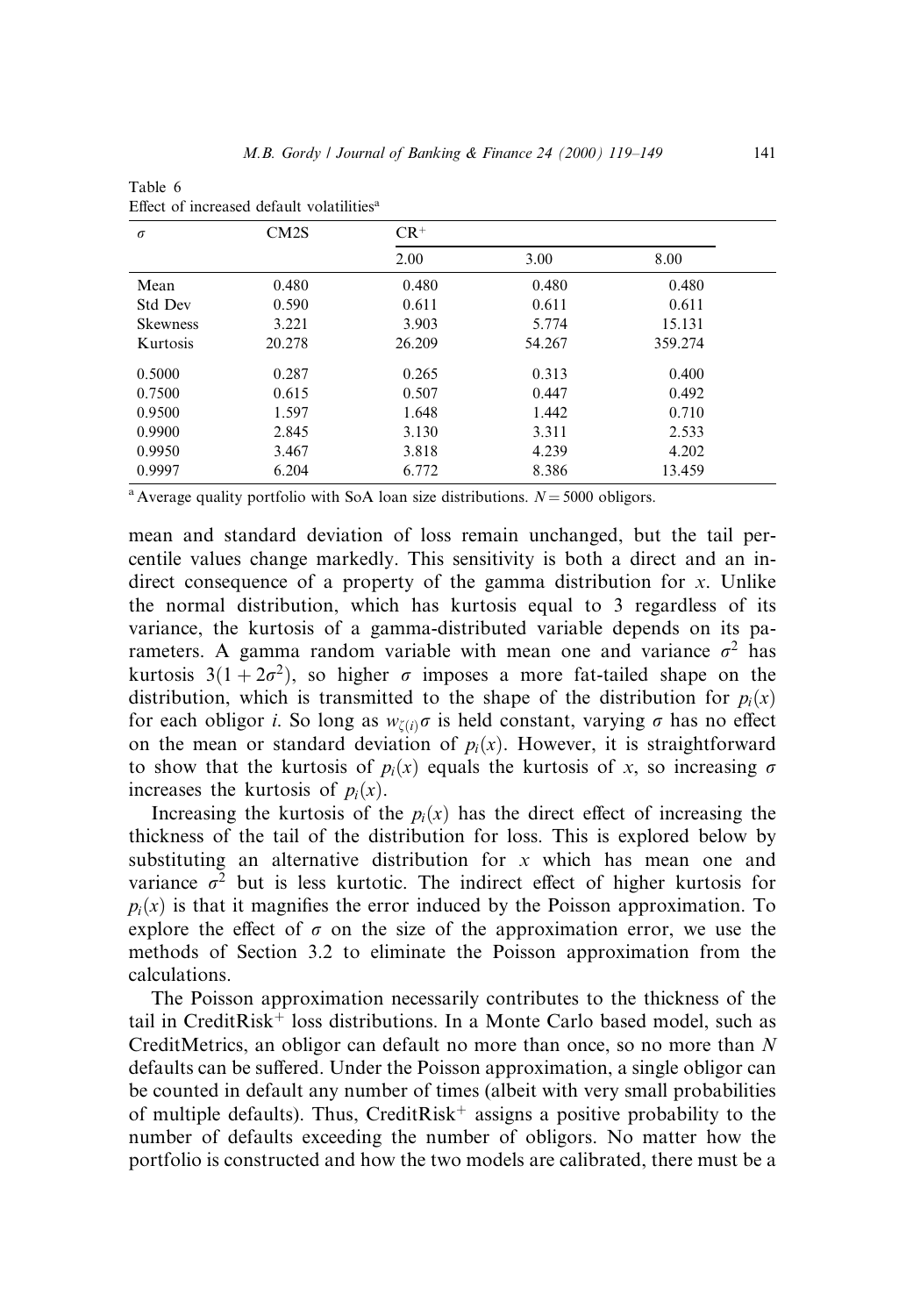crossing point beyond which  $CreditRisk^+$  percentile values all exceed the corresponding CreditMetrics percentile values.

Depending on the portfolio and the model parameters, the effect of the Poisson approximation may or may not be negligible. To test the empirical relevance of this effect, we compare CreditRisk<sup>+</sup> results against those of a Monte Carlo version of CreditRisk<sup>+</sup>. The Monte Carlo version is similar to that outlined in Section 3.2, except that default of obligor  $i$ , conditional on x, is drawn as a Bernoulli random variate with probability  $p_i(x)$ , rather than using the latent variable approach of Eq. (13). This avoids the small approximation error induced by Eq. (14), but otherwise imposes exactly the same distributional assumptions and functional forms as the standard  $CreditRisk^+$  model.

We conduct similar Monte Carlo exercises to explore alternative distributional assumptions for x. Say that x is distributed such that  $x^2 \sim \text{Gamma}(\alpha, \beta)$ . As described in Appendix D, it is straightforward to solve for parameters  $(\alpha, \beta)$ such that the  $E[x] = 1$  and  $Var[x] = \sigma^2$ . Although this x matches the mean and variance of the standard CreditRisk<sup>+</sup> gamma-distributed risk factor, it is much less kurtotic. The "gamma-squared" distribution is compared to the ordinary gamma distribution in Fig. 2. The top panel plots the cdfs for a gamma distributed variable (solid line) and a gamma-squared distributed variable (dashed line). Both variables have mean one and variance one. The two distributions appear to be quite similar, and indeed would be difficult to distinguish empirically. Nonetheless, as shown in the bottom panel, the two distributions differ substantially in the tails. The 99.9th percentiles are 6.91 and 5.58 for the gamma and gamma-squared distributions, respectively. The 99.97th percentiles are 8.11 vs. 6.20.

The results of both exercises on an Average quality portfolio are shown in Table 7. <sup>28</sup> The standard CreditRisk<sup>+</sup> results for  $\sigma = 1.5$  and  $\sigma = 4.0$  (columns) 1 and 4) are taken from Table 3. Results for the Monte Carlo version of CreditRisk<sup>+</sup> are shown in columns 2 and 5. For the moderate value of  $\sigma = 1.5$ , the 99.97th percentile value is reduced by under two percent. For the larger value  $\sigma = 4.0$ , however, the 99.97th percentile value is reduced by over eight percent. The higher the value of  $\sigma$ , the higher the probability of large conditional default probabilities. As the validity of the Poisson approximation thus breaks down for high  $\sigma$ , so does the accuracy of the analytic CreditRisk<sup>+</sup> methodology.

Results for the modified CreditRisk<sup>+</sup> with  $x^2$  gamma-distributed are shown in columns 3 and 6. For both values of  $\sigma$ , the mean and standard deviation of portfolio loss are roughly as before, but the tail percentiles are quite signifi-

<sup>&</sup>lt;sup>28</sup> Qualitatively similar results are found for portfolios based on the other credit quality distributions.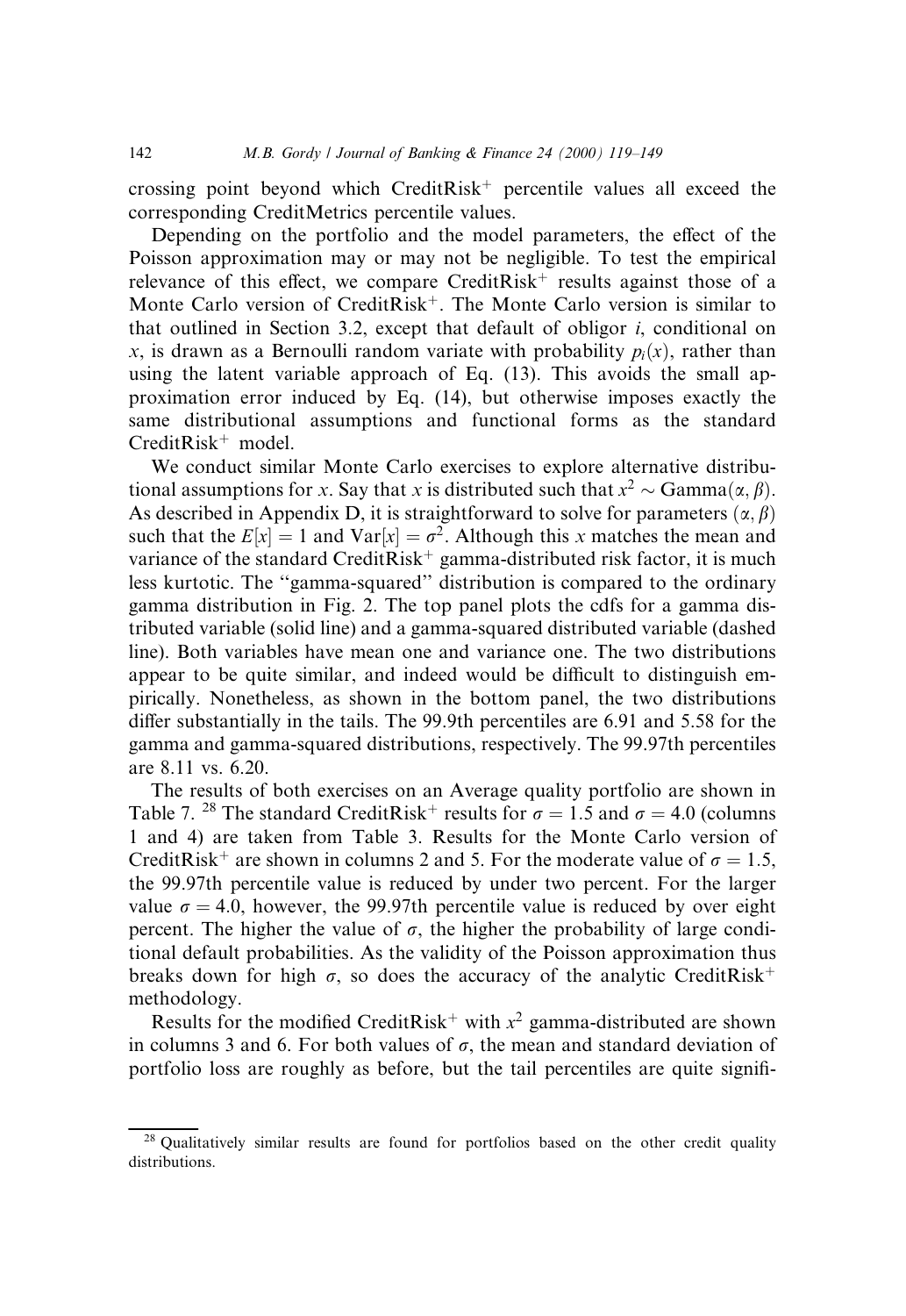



cantly reduced. Indeed, the 99.97th percentile value for the modified model under  $\sigma = 1.5$  is even less than the corresponding CreditMetrics value. This demonstrates the critical importance of the shape of the distribution of the systemic risk factor.

#### 7. Discussion

This paper demonstrates that there is no unbridgeable difference in the views of portfolio credit risk embodied in CreditMetrics and CreditRisk<sup>+</sup>. If we consider the restricted form of CreditMetrics used in the analysis, then each model can be mapped into the mathematical framework of the other, so that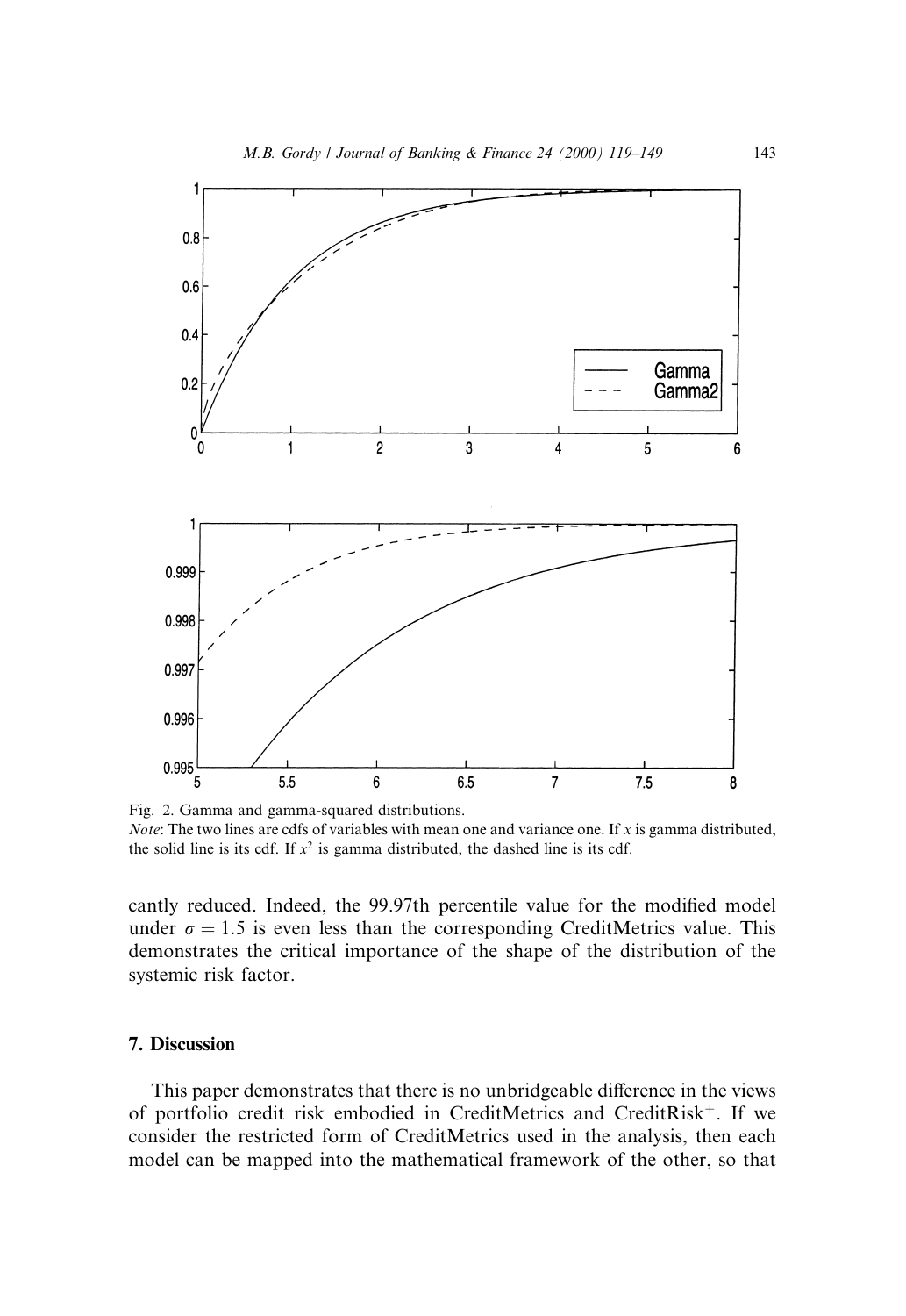|                 | $\sigma = 1.50$ |            |            | $\sigma = 4.00$ |            |            |  |
|-----------------|-----------------|------------|------------|-----------------|------------|------------|--|
|                 | $CR^+$          | $CR^+(MC)$ | $CR^+(X2)$ | $CR^+$          | $CR^+(MC)$ | $CR^+(X2)$ |  |
| Mean            | 0.480           | 0.479      | 0.480      | 0.480           | 0.480      | 0.479      |  |
| <b>Std Dev</b>  | 0.325           | 0.319      | 0.322      | 0.325           | 0.316      | 0.321      |  |
| <b>Skewness</b> | 2.633           | 2.606      | 2.037      | 6.527           | 6.070      | 5.142      |  |
| Kurtosis        | 14.220          | 13.938     | 8.342      | 75.694          | 62.525     | 40.076     |  |
| 0.5000          | 0.384           | 0.385      | 0.374      | 0.414           | 0.416      | 0.411      |  |
| 0.7500          | 0.567           | 0.564      | 0.575      | 0.520           | 0.518      | 0.512      |  |
| 0.9500          | 1.116           | 1.106      | 1.158      | 0.869           | 0.866      | 0.888      |  |
| 0.9900          | 1.749           | 1.719      | 1.670      | 1.916           | 1.904      | 2.047      |  |
| 0.9950          | 2.033           | 1.991      | 1.868      | 2.488           | 2.494      | 2.553      |  |
| 0.9997          | 3.225           | 3.179      | 2.561      | 5.149           | 4.729      | 4.099      |  |

| rable / |                                                        |  |
|---------|--------------------------------------------------------|--|
|         | Modified CreditRisk <sup>+</sup> models <sup>a,b</sup> |  |

<sup>a</sup> Average quality portfolio with SoA loan size distribution.  $N = 5000$  obligors. 200,000 portfolio trials in the Monte Carlo simulations.

 $bCR+(columns 1 and 4)$  is standard CreditRisk<sup>+</sup>.  $CR+(MC)$  (columns 2 and 5) is CreditRisk<sup>+</sup> estimated by Monte Carlo.  $CR^{+}(X2)$  (columns 3 and 6) is a Monte Carlo CreditRisk<sup>+</sup> with  $x^{2}$ gamma-distributed.

the primary sources of discrepancy in results are differences in distributional assumptions and functional forms.

Simulations are constructed for a wide range of plausible loan portfolios and correlation parameters. The results suggest a number of general conclusions. First, the two models perform very similarly on an average quality commercial loan portfolio when the CreditRisk<sup>+</sup> volatility parameter  $\sigma$  is given a low value. Both models demand higher capital on lower quality portfolios, but CreditRisk<sup>+</sup> is somewhat more sensitive to credit quality than the two-state version of CreditMetrics. It should be emphasized, however, that the full implementation of CreditMetrics encompasses a broader notion of credit risk, and is likely to produce somewhat larger tail percentiles than our restricted version.

Second, results do not depend very strongly on the distribution of loan sizes within the portfolio, at least within the range of size concentration normally observed in bank portfolios. The discretization of loan sizes in CreditRisk<sup>+</sup> has negligible impact.

Third, both models are highly sensitive to the volatility of default probabilities, or, equivalently, to the average default correlations in the portfolio. When the standard deviation of the default probabilities is doubled, required capital increases by two to three times.

Finally, the models are highly sensitive to the shape of the implied distribution for the systemic risk factors. CreditMetrics, which implies a relatively thin-tailed distribution, reports relatively low tail percentile values for portfolio loss. The tail of CreditRisk<sup>+</sup> depends strongly on the parameter  $\sigma$ , which de-

Table 7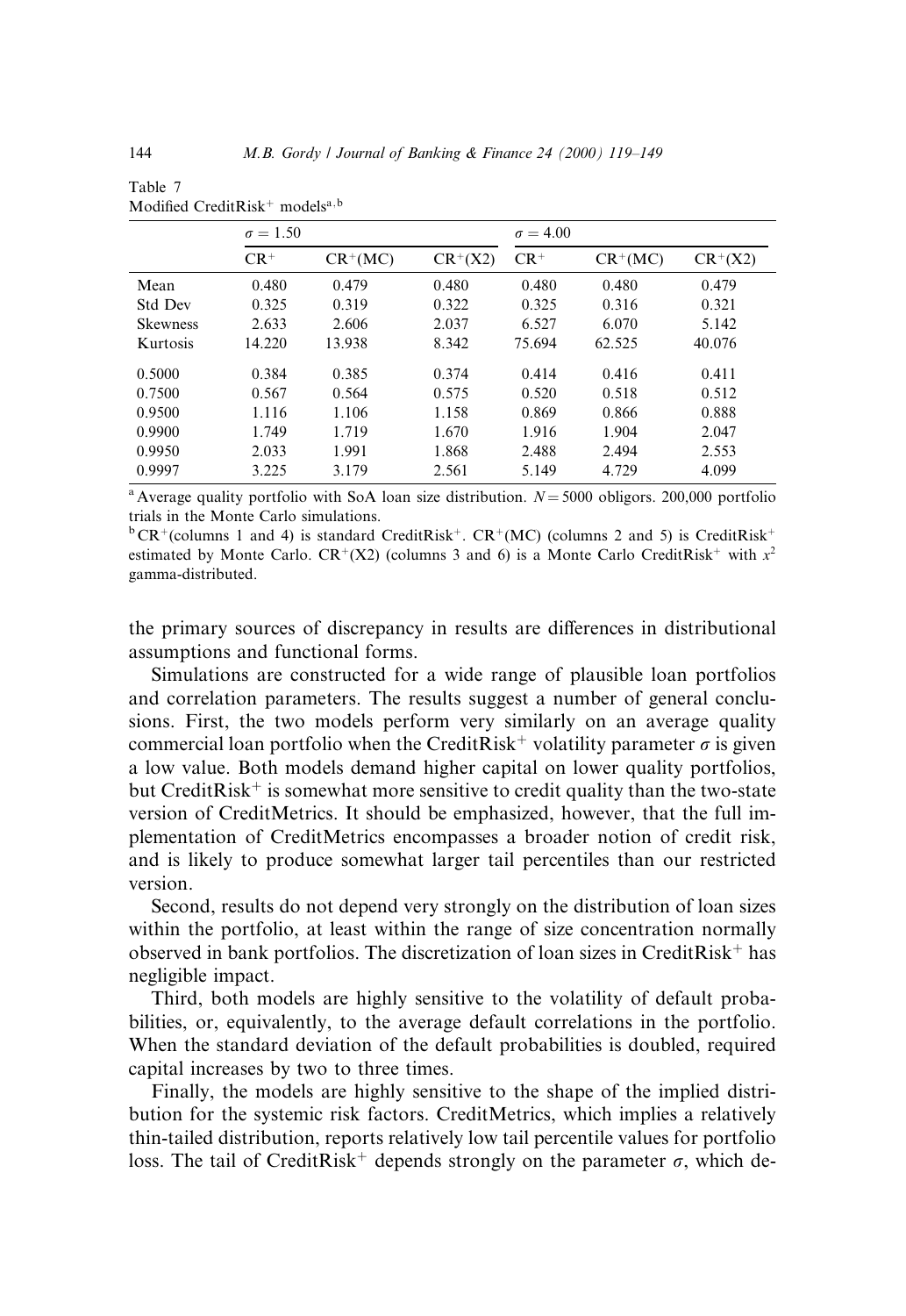termines the kurtosis (but not the mean or variance) of the distribution of portfolio loss. Choosing less kurtotic alternatives to the gamma distribution used in CreditRisk<sup>+</sup> sharply reduces its tail percentile values for loss without affecting the mean and variance.

This sensitivity ought to be of primary concern to practitioners. It is difficult enough to measure expected default probabilities and their volatility. Capital decisions, however, depend on extreme tail percentile values of the loss distribution, which in turn depend on higher moments of the distribution of the systemic risk factors. These higher moments cannot be estimated with any precision given available data. Thus, the models are more likely to provide reliable measures for comparing the relative levels of risk in two portfolios than to establish authoritatively absolute levels of capital required for any given portfolio.

#### Acknowledgements

I would like to thank David Jones for drawing my attention to this issue, and for his helpful comments. I am also grateful to Mark Carey for data and advice useful in calibration of the models, and to Chris Finger, Tom Wilde and an anonymous referee for helpful comments. The views expressed herein are my own and do not necessarily reflect those of the Board of Governors or its staff.

#### Appendix A. Properties of the gamma distribution

The gamma distribution is a two parameter distribution commonly used in time-to-failure and other engineering applications. If x is distributed Gam $ma(\alpha, \beta)$ , the probability density function of x is given by

$$
f(x|\alpha, \beta) = \frac{x^{\alpha - 1} \exp(-x/\beta)}{\beta^{\alpha} \Gamma(\alpha)},
$$
\n(A.1)

where  $\Gamma(\alpha)$  is the Gamma function. <sup>29</sup> The mean and variance of x are given by  $\alpha\beta$  and  $\alpha\beta^2$ , respectively. Therefore, if we impose  $E[x] = 1$  and  $V[x] = \sigma^2$ , then we must have  $\alpha = 1/\sigma^2$  and  $\beta = \sigma^2$ .

<sup>&</sup>lt;sup>29</sup> Other parameterizations of this distribution are sometimes seen in the literature. This is the parameterization used by CSFP (1997, Eq. 50).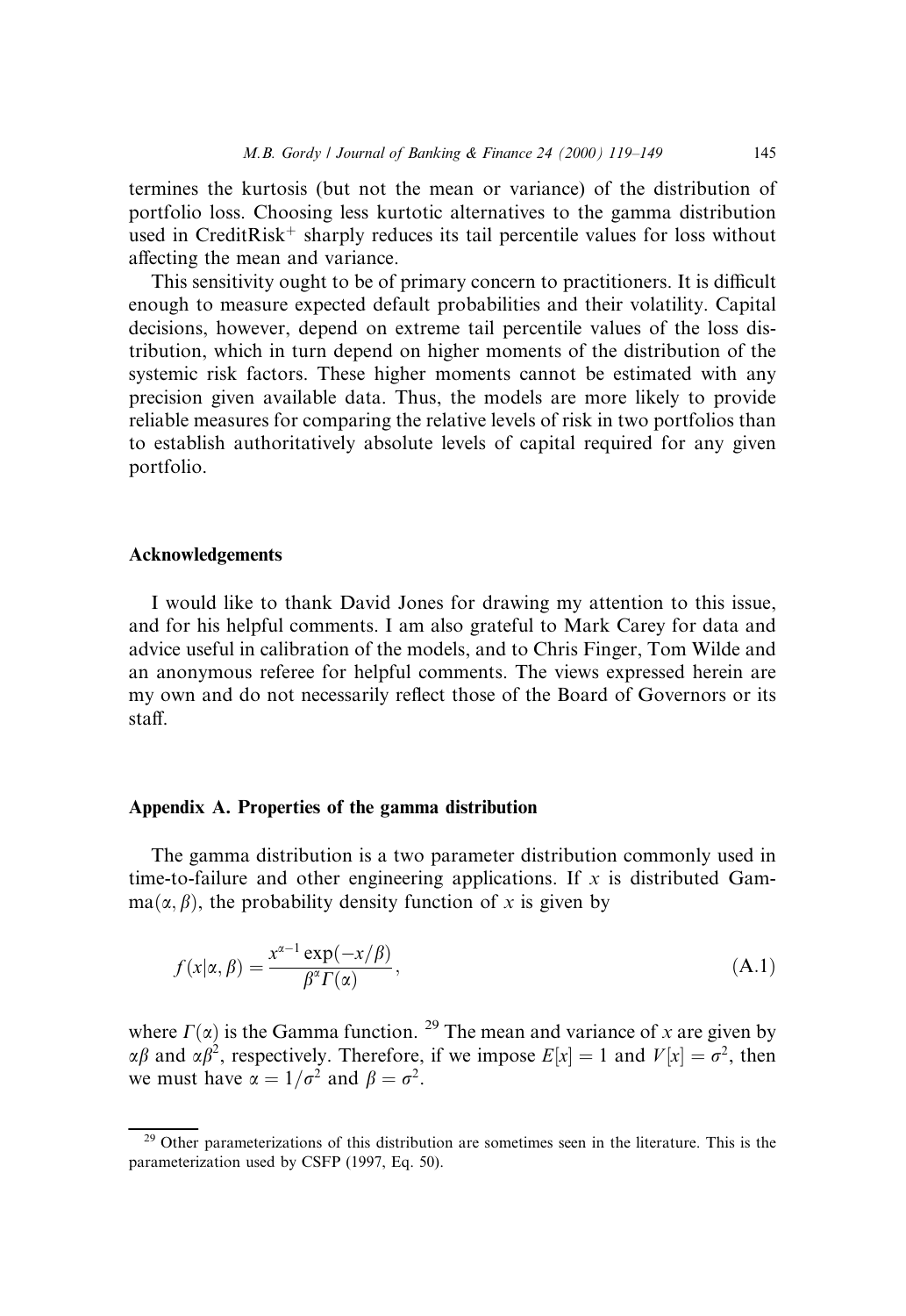#### Appendix B. Estimating the volatility of default probabilities

This appendix demonstrates a simple non-parametric method of estimating the volatility of default probabilities from historical performance data published by Standard & Poor's (Brand and Bahar, 1998, Table 12). Let  $p_{\zeta}(x_t)$ denote the probability of default of a grade  $\zeta$  obligor, conditional on the realized value  $x_t$  of a systemic risk factor. We need to estimate the unconditional variance  $V[p_{\zeta}(x)]$ . We assume that the  $x_t$  are serially independent and that obligor defaults are independent conditional on  $x_t$ . Both CreditMetrics and CreditRisk<sup>+</sup> satisfy this framework, though the two models impose different distributional assumptions for x and functional forms for  $p(x)$ .

For each year in 1981–97 and for each rating grade, S&P reports the number of corporate obligors in its ratings universe on January 1, and the number of obligors who have defaulted by the end of the calendar year. Let  $\hat{d}_{\zeta_t}$  be the number of grade  $\zeta$  defaults during year t, and let  $\hat{n}_{\zeta t}$  denote the number of grade  $\zeta$  obligors at the start of year t. Let  $\hat{p}_{\zeta t}$  denote the observed default frequency  $\hat{d}_{\zeta}t/\hat{n}_{\zeta}$ . We assume that the size of the universe  $\hat{n}_{\zeta}t$  is independent of the realization of  $x_t$ .

The general rule for conditional variance is

$$
V[y] = E[V[y|z]] + V[E[y|z]].
$$
\n(B.1)

Applied to the problem at hand, we have

$$
V[\hat{p}_{\zeta}] = E[V[\hat{p}_{\zeta}|x, \hat{n}_{\zeta}]] + V[E[\hat{p}_{\zeta}|x, \hat{n}_{\zeta}]].
$$
\n(B.2)

Obligor defaults are independent conditional on x, so  $\hat{d}_{\zeta_t} \sim Binomial(\hat{n}_{\zeta_t}, p_{\zeta}(x_t)).$ The expectation of the conditional variance of  $\hat{p}_{\zeta t}$  is therefore given by

$$
E[V[\hat{p}_{\zeta}|x,\hat{n}_{\zeta}]] = E[V[\hat{d}_{\zeta}|x,\hat{n}_{\zeta}]/\hat{n}_{\zeta}^{2}] = E[p_{\zeta}(x)(1-p_{\zeta}(x))/\hat{n}_{\zeta}]
$$
  
\n
$$
= E[1/\hat{n}_{\zeta}](E[p_{\zeta}(x)] - (V[p_{\zeta}(x)] + E[p_{\zeta}(x)]^{2}))
$$
  
\n
$$
= E[1/\hat{n}_{\zeta}](\bar{p}_{\zeta}(1-\bar{p}_{\zeta}) - V[p_{\zeta}(x)]),
$$
\n(B.3)

where the second equality follows from the formula for the variance of a binomial random variable, the third equality follows from the mutual independence of x and  $\hat{n}_{\zeta}$  and the rule  $V[y] = E[y^2] - E[y]^2$ ; and the final equality from  $E[p_{\zeta}(x)] = \bar{p}_{\zeta}.$ 

Since  $E[\hat{p}_r|x, \hat{n}_r] = p_r(x)$ , the last term in Eq. (B.2) is simply  $V[p_r(x)]$ . Substitute these simplified expressions into Eq.  $(B.2)$  and rearrange to obtain

$$
V[p_{\zeta}(x)] = \frac{V[\hat{p}_{\zeta}] - E[1/\hat{n}_{\zeta}]\bar{p}_{\zeta}(1 - \bar{p}_{\zeta})}{1 - E[1/\hat{n}_{\zeta}]}.
$$
(B.4)

The values of  $\bar{p}_f$  observed in the S&P data differ slightly from the values used for calibration in Section 4.2. It is most convenient, therefore, to normalize the estimated default rate volatilities as ratios of the standard deviation of  $p<sub>\zeta</sub>(x)$  to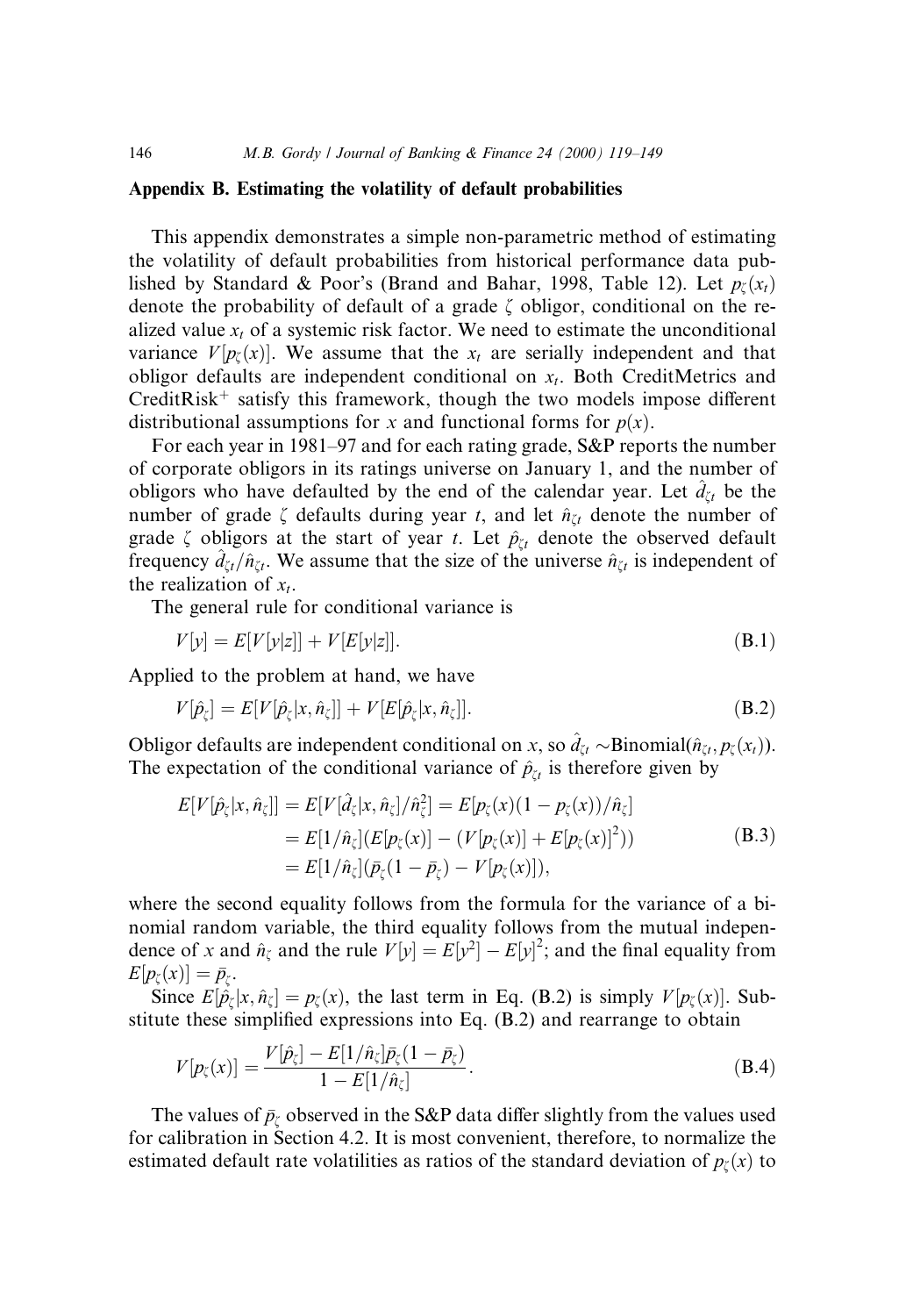its expected value,  $\sqrt{V[p(x)]}/\bar{p}_r$ . In the first two columns of Table 8, we present for each rating grade the empirical values of  $\bar{p}$  and  $E[1/\hat{n}]$  in the S&P data. The third column presents the observed variance of default rates,  $\hat{V}[\hat{p}]$ , expressed in normalized form. The fourth column gives the implied normalized volatilities for the unobserved true conditional default probabilities.

For the highest grades, AAA and AA, no defaults occurred in the S&P sample, so it is impossible to estimate a volatility for these grades. Among the A obligors, only five defaults were observed in the sample, so the default volatility is undoubtedly measured with considerable imprecision. Therefore, calibration of the normalized volatilities for these grades requires some judgment. Our chosen values for these ratios are given in the final column of Table 8. It is assumed that normalized volatilities are somewhat higher for the top grades, but that the estimated value for grade A is implausibly high. For the lower grades, the empirical estimates are made with greater precision (due to the larger number of defaults in sample), so these values are maintained.

#### Appendix C. Proof of Proposition 1

Let  $y_1$  and  $y_2$  be the CreditMetrics latent variables for two grade  $\zeta$  obligors. Assume that there is only one systemic risk factor and that the two obligors have the same weight  $w_{\zeta}$  on that risk factor. Thus,

$$
y_i = xw_{\zeta} + \sqrt{1 - w_{\zeta}^2} \epsilon_i \quad \text{for } i \in \{1, 2\}.
$$
 (C.1)

Conditional on x, default events for these obligors are independent, so

$$
Pr(y_1 < C_{\zeta} \& y_2 < C_{\zeta}|x) = Pr(y_1 < C_{\zeta}|x) Pr(y_2 < C_{\zeta}|x) \\
= \Phi\Big((C_{\zeta} - xw_{\zeta}) / \sqrt{1 - w_{\zeta}^2}\Big)^2 = p_{\zeta}(x)^2.\tag{C.2}
$$

|            | $\bar{p}_\zeta$ | $E[1/\hat{n}_\zeta]$ | $\tilde{\mathbb{P}}_{\mathcal{C}}$<br>$ /\bar{p}_{\zeta}$ | $\hat{V}[p_{\zeta}(x)]/\bar{p}_{\zeta}$ | $\sqrt{V_{\zeta}}/\bar p_{\zeta}$ |
|------------|-----------------|----------------------|-----------------------------------------------------------|-----------------------------------------|-----------------------------------|
| AAA        | $\theta$        | 0.0092               |                                                           |                                         | 1.4                               |
| AA         | $\theta$        | 0.0030               |                                                           |                                         | 1.4                               |
| А          | 0.0005          | 0.0017               | 2.4857                                                    | 1.5896                                  | 1.2                               |
| <b>BBB</b> | 0.0018          | 0.0026               | 1.2477                                                    | 0.3427                                  | 0.4                               |
| <b>BB</b>  | 0.0091          | 0.0038               | 1.2820                                                    | 1.1108                                  | 1.1                               |
| В          | 0.0474          | 0.0041               | 0.6184                                                    | 0.5492                                  | 0.55                              |
| CCC        | 0.1890          | 0.0360               | 0.5519                                                    | 0.3945                                  | 0.4                               |

Table 8 Empirical default frequency and volatility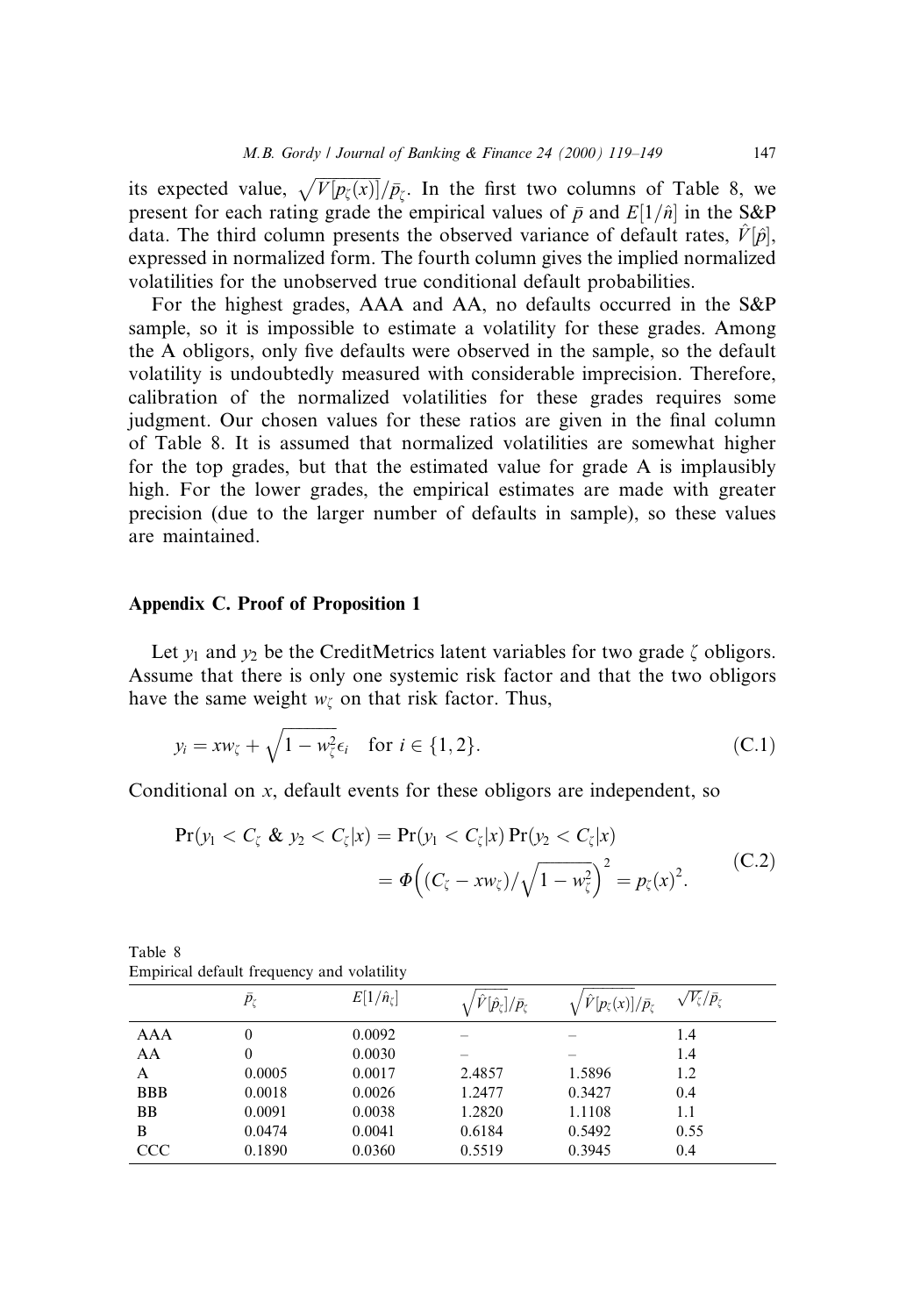Therefore,

$$
\begin{aligned} \n\text{Var}[p_{\zeta}(x)] &= E[p_{\zeta}(x)^2] - E[p_{\zeta}(x)]^2 \\ \n&= E[\text{Pr}(y_1 < C_{\zeta} \& y_2 < C_{\zeta}|x)] - \bar{p}_{\zeta}^2. \n\end{aligned} \tag{C.3}
$$

Since  $y_1$  and  $y_2$  each have mean zero and variance one, and have correlation  $w_\zeta^2$ , the unconditional expectation  $E[\Pr(y_1 < C_\zeta \& y_2 < C_\zeta | x)]$  is given by  $\Phi(C_\zeta, C_\zeta, w_\zeta^2)$ . This gives

$$
Var[p_{\zeta}(x)] = \Phi(C_{\zeta}, C_{\zeta}, w_{\zeta}^2) - \bar{p}_{\zeta}^2,
$$
\n(C.4)

as required.

#### Appendix D. Distribution of an exponentiated gamma random variable

Assume that x is distributed such that  $x^{1/r} \sim \text{Gamma}(\alpha, \beta)$  for some given  $r > 0$ . We wish to solve for parameters  $(\alpha, \beta)$  such that  $E[x] = 1$  and Var  $[x] = \sigma^2$ .

It is straight forward to show that the moments of  $x$  are given by

$$
E[x^k] = \frac{\Gamma(\alpha + rk)}{\Gamma(\alpha)} \beta^{rk}.
$$
 (D.1)

Therefore,

$$
E[x] = \frac{\Gamma(\alpha + r)}{\Gamma(\alpha)} \beta^r = 1 \quad \Rightarrow \quad \beta = \left(\frac{\Gamma(\alpha)}{\Gamma(\alpha + r)}\right)^{1/r}.
$$
 (D.2)

To solve for  $\alpha$ , use the variance restriction

$$
Var[x] = E[x2] - E[x]2 = \sigma2
$$
 (D.3)

which implies

$$
\sigma^2 + 1 = E[x^2] = \frac{\Gamma(\alpha + 2r)}{\Gamma(\alpha)} \beta^{2r}
$$

$$
= \frac{\Gamma(\alpha + 2r)}{\Gamma(\alpha)} \left(\frac{\Gamma(\alpha)}{\Gamma(\alpha + r)}\right)^2 = \frac{\Gamma(\alpha + 2r)\Gamma(\alpha)}{\Gamma(\alpha + r)^2}.
$$
(D.4)

For any  $r > 0$ , there exists a unique solution to this equation for  $\alpha$ . To see this, define  $g_r(\alpha)$  as the right-hand side of Eq. (D.4). The gamma function is continuous for non-negative arguments, so  $g_r(\alpha)$  is continuous as well. Note that  $\Gamma(0) = \infty$ , so  $\lim_{x\to 0} g_r(\alpha) = \infty$  for  $r > 0$ . Using Stirling's formula for  $\Gamma(z)$  as  $z \rightarrow \infty$  (Abramowitz and Stegun, 1968, 6.1.37), it is straightforward to show that  $\lim_{\alpha \to \infty} g_r(\alpha) = 1$ . Therefore, by the Intermediate Value Theorem, there exists a unique solution to  $g_r(\alpha) = 1 + \sigma^2$ .